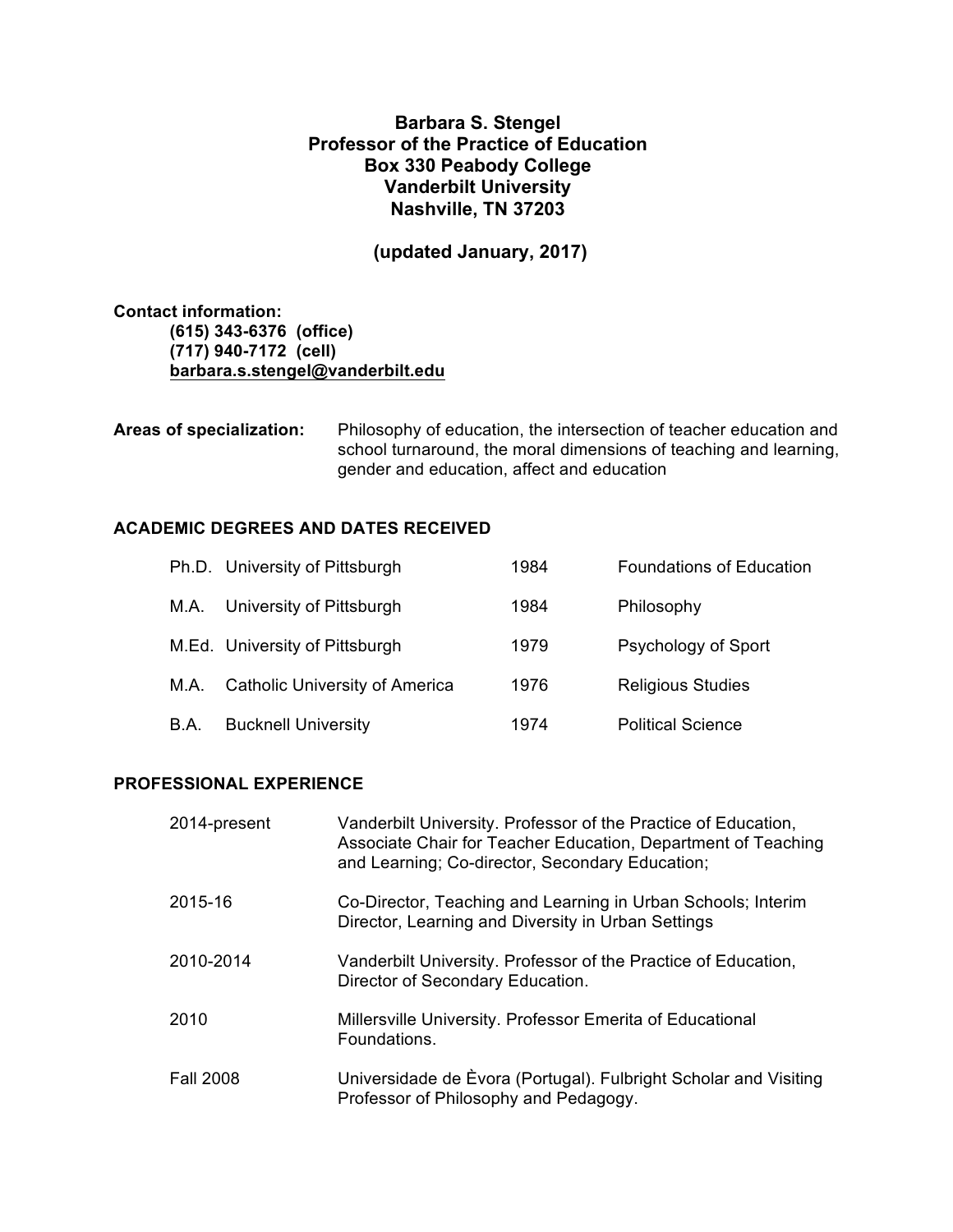| 1996-2010 | Millersville University. Professor of Educational Foundations.                                                                                                                                  |
|-----------|-------------------------------------------------------------------------------------------------------------------------------------------------------------------------------------------------|
| 2002-2003 | Millersville University. Chair, Educational Foundations<br>Department.                                                                                                                          |
| 1996-1997 | Millersville University. Acting director, University Honors Program.                                                                                                                            |
| 1991-1996 | Millersville University. Associate Professor of Educational<br>Foundations.                                                                                                                     |
| 1985-1991 | Millersville University. Assistant Professor of Educational<br>Foundations.                                                                                                                     |
| 1986-1992 | Camp of Champions at Millersville, summer basketball camp for<br>girls. Director.                                                                                                               |
| 1986-87   | Lancaster Country Day School. Junior High Basketball Coach.                                                                                                                                     |
| 1986      | Franklin and Marshall College. Adjunct Assistant Professor of<br>Education.                                                                                                                     |
| 1985      | Millersville University. Assistant Women's Basketball Coach.                                                                                                                                    |
| 1982-1984 | Point Park College. Women's Softball Coach, Assistant Women's<br>Basketball Coach.                                                                                                              |
| 1979-1983 | University of Pittsburgh. Teaching Assistant, philosophy of<br>education, graduate school of education; Teaching Fellow, social<br>foundations of education, undergraduate school of education. |
| 1977-1982 | Churchill High School, Pittsburgh, PA. Girls' Basketball Coach.                                                                                                                                 |
| 1977-1979 | North Catholic High School, Pittsburgh, PA. Teacher, social<br>studies and senior ethics.                                                                                                       |
| 1976-1977 | Trinity High School, Shiremanstown, PA. Teacher, psychology,<br>ethics, New Testament, Girls' Track Coach.                                                                                      |
| 1976-1977 | Franklin and Marshall College. Assistant Women's Basketball<br>Coach.                                                                                                                           |
| 1975-1976 | Catholic University of America. Teaching assistant, Introduction to<br>religious thought.                                                                                                       |

# **CURRENT PROFESSIONAL AND ACADEMIC ASSOCIATION MEMBERSHIPS**

Fellow, Philosophy of Education Society (Finance Committee Chair, 2013-present; President, 2012; Executive Board, 2010-2011; Executive Director, 1999-2002;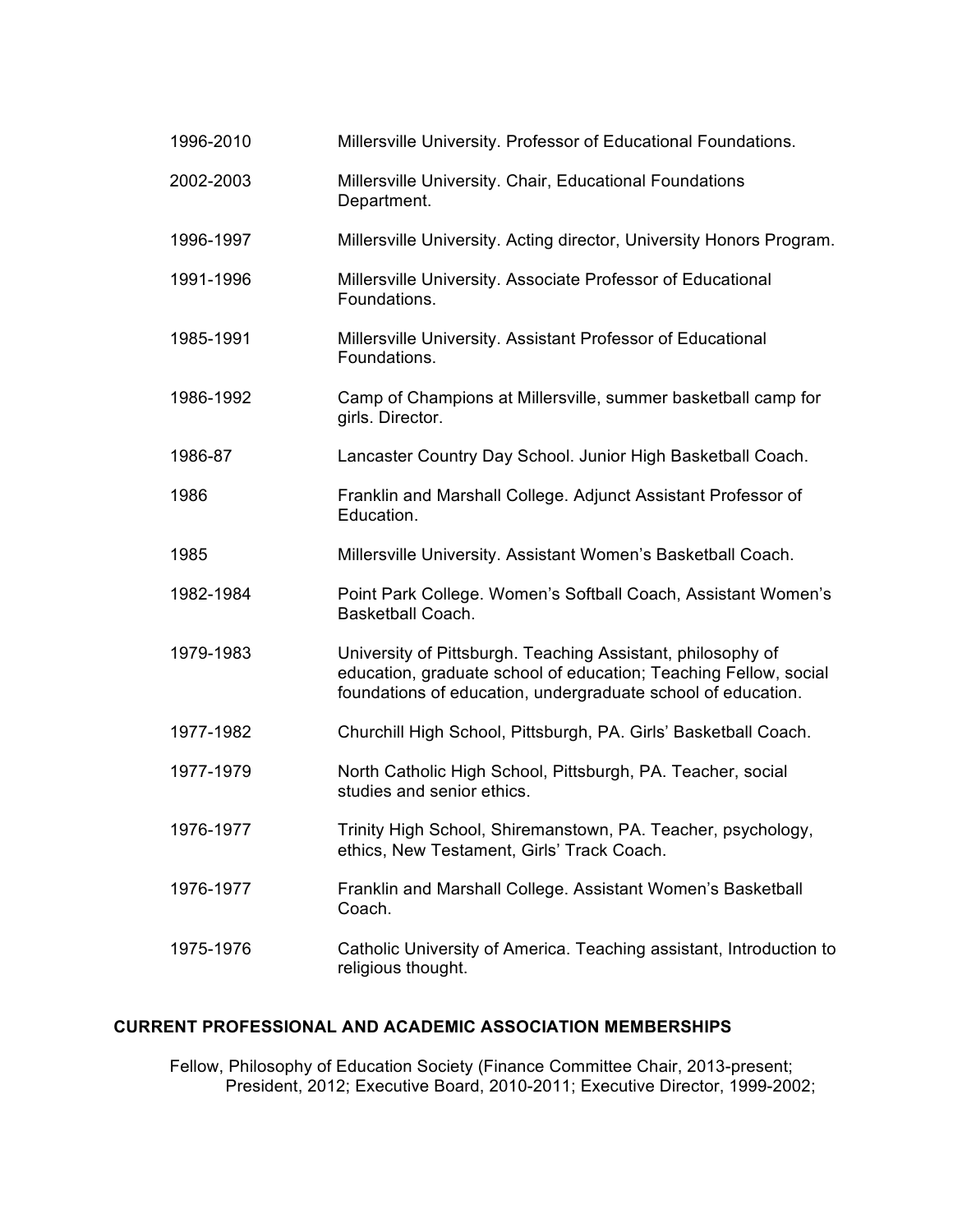Program Chair, 2007; Yearbook Editor, 2007; Election Committee Chair, 2005- 2006)

Member, John Dewey Society (Executive Board Member, 1995-1998; Election Committee, 2003)

Member, Ohio Valley Philosophy of Education Society (President, 1995)

Member, American Educational Studies Association (Executive Board Member, 1993- 1995, Kneller Lecture Advisory Committee, 2015)

Member, American Educational Research Association Institutional representative, American Association of Colleges of Teacher Education Institutional representative, TN Association of Colleges of Teacher Education

# **CURRENT PROFESSIONAL ASSIGNMENTS AND ACTIVITIES**

### **External**

Associate Editor, *Educational Theory* Editorial Review Board, *Studies in Philosophy and Education, Education and Culture* Reviewer, *Journal of Teacher Education, Journal of Thought, Studies in Philosophy and Education, Journal of Curriculum Studies, Journal of Philosophy of Education* Finance Committee Chair, Philosophy of Education Society

#### **Internal**

Council on Teacher Education

### **HONORS**

- The James Merritt Award for Contributions to Philosophy of Education**,** Northern Illinois University, 2009.
- Featured teacher educator in Sullivan, W., & Rosin, M. (2008). *A new agenda for higher education: Shaping a life of the mind for practice*. San Francisco, CA: Jossey-Bass.
- Alumni Athlete Achievement Award, Bison Club, Bucknell University, 1997.
- Featured teaching educator and innovative program in Tyson, H. (1994). *Who will teach our children? Progress and resistance in teacher education.* San Francisco, CA: Jossey-Bass.
- AASCU Christa McAuliffe Showcase for Excellence Award: Developing Models to Enhance the Teaching Profession, 1990, Millersville University Project Coordinator for Pedagogy Seminars.
- Phi Delta Kappa, Distinguished College/University Educator Award, Millersville University Chapter, 1989.

University Scholar, University of Pittsburgh, 1980.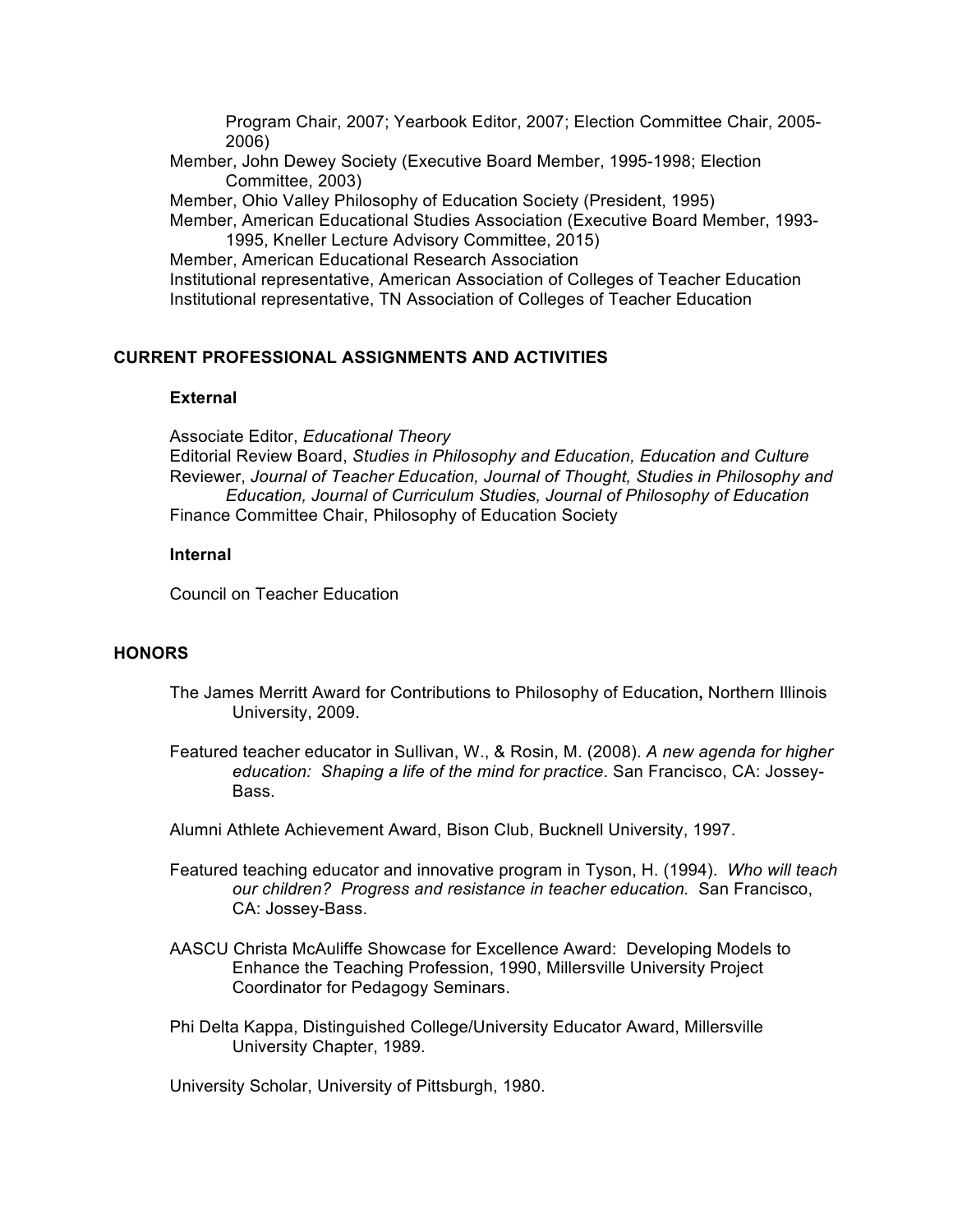#### **PUBLICATIONS/PRESENTATIONS**

#### **Books:**

- Stengel, B. (ed). (2008). *Philosophy of education 2007.* Champaign, IL: The Philosophy of Education Society.
- Stengel, B. and Tom, A. (2006). *Moral matters: Five ways to develop the moral life of schools.* New York, NY: Teachers College Press.
- Stengel, B. (1991). *Just education: The right to education in context and conversation.*  Chicago, IL: Loyola University Press.

#### **Book chapters:**

- Biesta, G. & Stengel, B. (2016). Thinking philosophically about teaching. In D. Gitomer & C. Bell (Eds.), *Handbook of research on teaching* (pp.7-67). Washington, DC: AERA.
- Stengel, B. (2014). Making sense of moments (Professional Profile). In L. Waks (Ed.), *Leaders in philosophy of education* (pp. 256-68). Rotterdam, Netherlands: Sense Publishers.
- Stengel, B. (2013). Teaching responsibility: Practical reasoning in a pedagogical "Wonderland." Paper prepared for the Carnegie Foundation Project on Practical Reasoning in the Professions and revised as an invited contribution to Sanger, M. and Osguthorpe, R. *The moral work of teaching: Preparing and supporting practitioners.* New York, NY: Teacher's College Press.
- Stengel, B. & Casey, M. (2013). Moral perception and pedagogical responsibility. In H. Sockett & R. Boostrom (Eds.), *NSSE yearbook: A moral critique of American education* (pp. 116-135). New York, NY: Teachers College Press.
- Stengel, B. (2012). Em busca da excelência inclusive: Conflito, comunicação, e colaboração (In search of inclusive excellence: Conflict, communication and collaboration). Evora, Portugal: AEPEC com FCT, Universidade de Evora.
- Stengel, B. (2014). Addams, Jane. In D. Phillips (Ed.), *Encyclopedia of educational theory and philosophy.* (pp. 16-17). Thousand Oaks,, CA: SAGE Publications, Inc. doi: http://dx.doi.org/10.4135/9781483346229.n13
- Stengel, B. (2011). Feelings of worth and the moral made visible. In J. DiVitis & T. Yu (Eds.), *Character and moral education: A reader* (pp. 321-333)*.* New York, NY: Peter Lang. (Named to the American Educational Studies Association 2012 Critics Choice Book Award list).
- Stengel, B. (2012). On a brain catching fire. In R. Lake (Ed.), *Dear Nel: Open the circles of care* (pp. 87-88). New York, NY: Teachers College Press.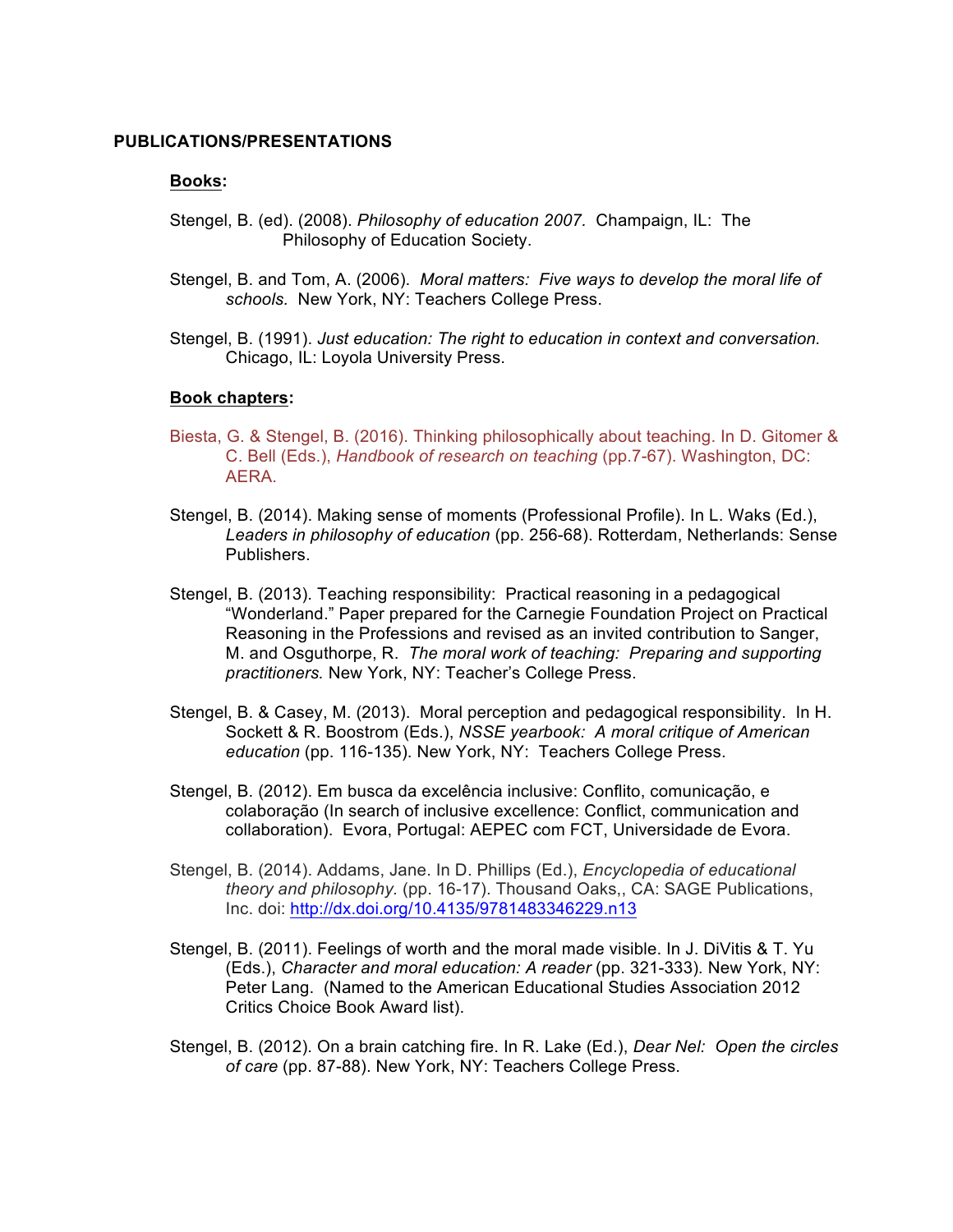- Mayo, C. and Stengel, B. (2010). Compelled to challenge: Feminists in the wide world of philosophy of education. In R. Bailey, D. Carr, & R. Barrow (Eds.), *Sage handbook of philosophy of education* (pp. 151-166)*.* Thousand Oaks, CA: Sage Publications.
- Stengel, B. (2010). Progressive education. In T. Hunt, J. Carper, T. Lasley, & C. Raisch (Eds.), *Encyclopedia of educational reform and dissent.* (pp. 736-743). Thousand Oaks, CA: SAGE Publications, Inc. doi: http://dx.doi.org/10.4135/9781412957403.n357
- Stengel, B. (2010). Progressive Education Association (PEA). In T. Hunt, J. Carper, T. Lasley, & C. Raisch (Eds.), *Encyclopedia of educational reform and dissent.* (pp. 743-745). Thousand Oaks, CA: SAGE Publications, Inc. doi: http://dx.doi.org/10.4135/9781412957403.n358
- Stengel, B. (2009). Dewey sobre método(s). In C. da Fonseca Brandão (Ed.), Intelectuais do Século XX e a Educação no Século XXI: O Que Podemos Aprender com Eles? Translated from Stengel, B. Dewey on method(s), 1998.
- Stengel, B. (2009). More than "mere ideas": Deweyan tools for the contemporary philosopher. In A. G. Rud, J. Garrison, & L. Stone (Eds.), *John Dewey at one hundred–fifty: Reflections for a new century*. West Lafayette, IN: Purdue University Press. (Simultaneously published as a special issue of *Education and Culture*.)
- Stengel, B. (2008). Values education. In E. Provenzo (Ed.), *Encyclopedia of social and cultural foundations of education*. Thousand Oaks, CA: Sage Publications.
- Stengel, B. (2008). Alan Tom. In E. Provenzo (Ed.), *Encyclopedia of social and cultural foundations of education*. Thousand Oaks, CA: Sage Publications.
- Stengel, B. (2004). Knowing is response-able relation. In C. Bingham & A. Sidorkin (Eds.), *A pedagogy of relations*. New York, NY: Peter Lang.
- Stengel, B., & Tom, A. (1995). Methods instruction: Purposes and linkages. In F. Murray (Ed.), *Handbook for Teacher Education*. New York, NY: Pergamon Press.

#### **Articles in refereed Journals:**

Stengel, B. (forthcoming). Courage in a minor key. *Educational Theory.*

- Stengel, B. (in press). Staying alive (Editor's Comment). *Educational Theory.*
- Stengel, B. (2016). Growth in and through practice (Section Editor's Introduction). *Educational Theory 66* (1): xx-xx.
- Stengel, B. (2016). Educating *homo oeconomicus*? *"*The disadvantages of a commercial spirit" *and* the discourse of school failure. *Educational Theory 66* (1)*:* xx-xx.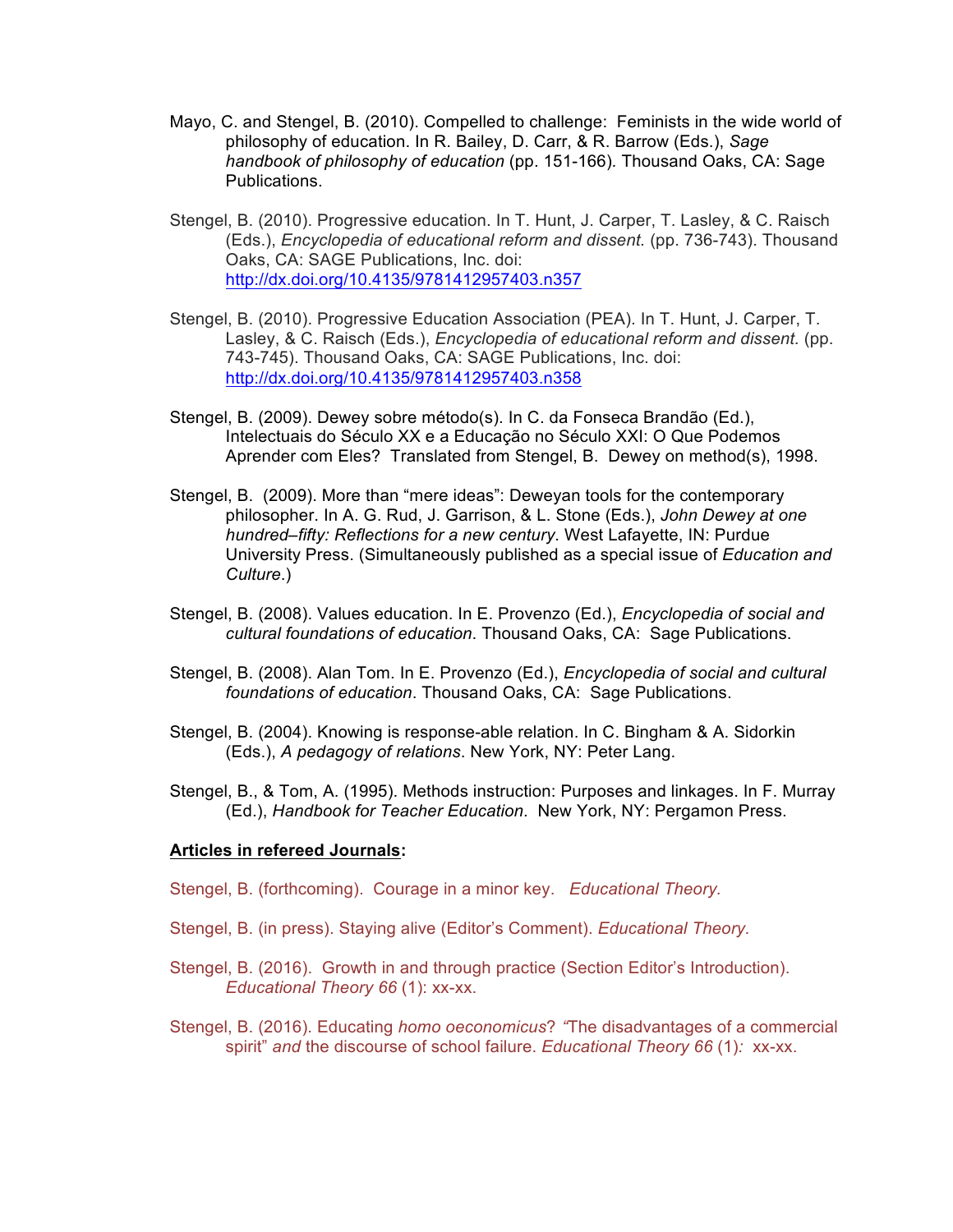- Singer-Gabella, M., & Stengel, B., et al. (2016). Learning to leverage student teaching: What novice approximations teach us about ambitious practice. *Elementary School Journal*.
- Stengel, B. (2013). After the laughter. *Educational Philosophy and Theory, 45*(1), 1-12.
- Stengel, B. (2010). The complex case of fear and safe space. *Studies in Philosophy and Education*, *29*(6), 523-540.
- English, A., & Stengel, B. (2010). Exploring fear: Rousseau, Dewey and Freire on fear and learning. *Educational Theory, 60*, 521-542.
- Cunningham, C., Granger, D., Morse, J.F., Stengel, B., & Wilson, T. (2007). Dewey, women and weirdos: Or, the potential rewards for scholars who dialogue across difference. *Education and Culture, 23*(2), 27-62.
- Stengel, B. (2002). Cause for worry or agenda for action? *Educational Theory, 52*(3), 281- 290.
- Stengel, B. (1998). In reply . . .. *Educational Foundations, 12(*2), 87-91.
- Stengel, B. (2001). Making use of the method of intelligence. *Educational Theory, 51*(1), 109-125.
- Desmond, C., & Stengel, B. (1997). What the known demands: Situated knowing, collaborative inquiry, and middle level teacher education. *Teacher Education Quarterly, 24*(4), 103-116.
- Stengel, B. (1997). Pedagogical knowing: Reconstructing teachers' subject matter knowledge. *Educational Foundations, 11(*3), 29-52.
- Stengel, B. (1997). Transitive/intransitive: The knowledge of/for reflective practice. *Teaching Education, 8(*2), 29-40.
- Stengel, B. (1997). "Academic discipline" and "school subject": Contestable curricular concepts. *Journal of Curriculum Studies, 29(*5), 585-602.
- Stengel, B., & Tom, A. (1995). Taking the moral nature of teaching seriously. *Educational Forum, 59(*2), 154-63.
- Stengel, B., & Smith, N. (1994, December). The female voice in the progressive conversation. *Insights.* The John Dewey Society.
- Stengel, B. (1992, December). Religion, the religious, and American political life. *Insights.* The John Dewey Society.
- Stengel, B. (1987, December). The misuse of John Dewey. *Insights.* The John Dewey Society.

### **Conference proceedings:**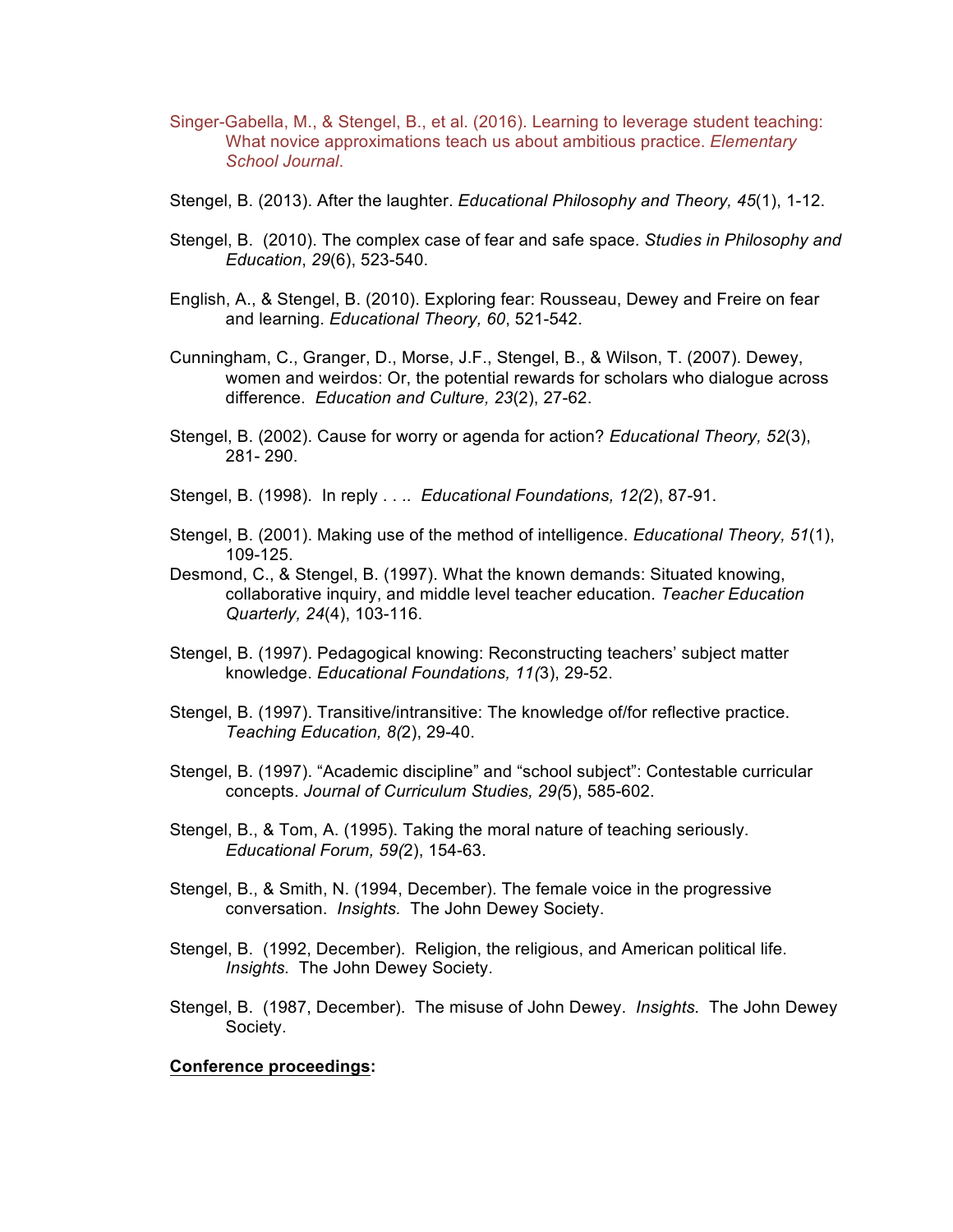- Stengel, B. (forthcoming). Response to Bingham & Jackson, Precarious meritocracy. In A. Chinnery (Ed.), *Philosophy of Education, 2017*. Champaign, IL: The Philosophy of Education Society.
- Stengel, B. (2010). Caring's "third": Exploring and expanding radical potential. In D. Kerdeman (Ed.), *Philosophy of Education, 2009*. Champaign, IL: The Philosophy of Education Society.
- Stengel, B (2008). Straw (wo)men and whiteness: On having the humility to avoid the first and face the second. In R. Glass (Ed.), *Philosophy of Education, 2008.*  Champaign, IL: The Philosophy of Education Society.
- Stengel, B. (2008). Facing fear, releasing resistance, enabling education. *Philosophical Studies in Education, 2007.*
- Stengel, B. (2007). No-fault responsibility. In D. Vokey (Ed.), *Philosophy of Education, 2006*. Champaign, IL: The Philosophy of Education Society.
- Stengel, B. (2006). Danger in desire: A response to Socrates, Diotima and Mayo. *Philosophical Studies in Education, 2005.* Champaign, IL: The Philosophy of Education Society.
- Stengel, B. (2003). "As if we were called": Responding to (pedagogical) responsibility. K. Alston (Ed.), *Philosophy of Education, 2003.* Champaign, IL: The Philosophy of Education Society.
- Stengel, B. (2002). Exploring pedagogies of the personal with Morgan. In S. Fletcher (Ed.), *Philosophy of Education, 2002*. Champaign, IL: The Philosophy of Education Society.
- Stengel, B. (2001). Teaching in response. In S. Rice (Ed.). (2002). *Philosophy of Education, 2001.* Champaign, IL: The Philosophy of Education Society.
- Stengel, B. (1999, October). Pedagogical response-ability: Dewey and Buber lay the ground work. *Philosophy Studies in Education, 1999*.
- Stengel, B. (1998, March). Dewey on methods. In S. Tozer (Ed.). (1999). *Philosophy of Education, 1998*. Champaign, IL: The Philosophy of Education Society.
- Stengel, B. (1997). I'm not a postmodernist but . . .. *Philosophical Studies in Education, 1997.*
- Stengel, B. (1995). Moral knowledge: Moving (us) to right action/relation in teaching and learning. Presidential Address at the Ohio Valley Philosophy of Education Society Annual Meeting. Published in *Philosophical Studies in Education, 1995.*
- Stengel, B. (1994, October). All things considered: Prolegomenon for a response mode(1) of teaching. *Philosophical Studies in Education, 1994.*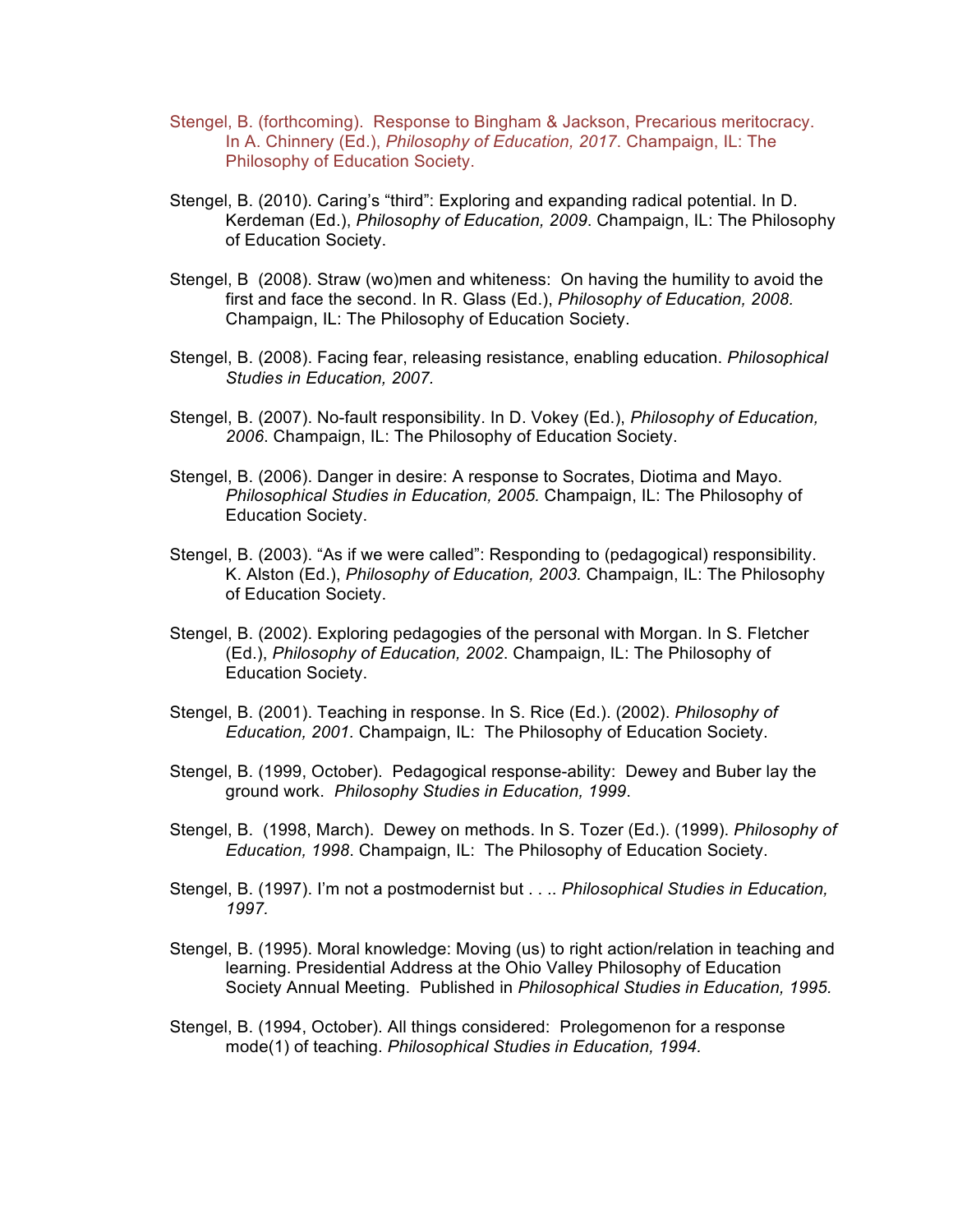- Stengel, B. (1991, March). Dewey's logical-psychological distinction: Continuing the conversation. In *Philosophy of Education 1991.* Champaign-Urbana, IL: Philosophy of Education Society.
- Stengel, B. (1989, October). Teacher knowing *vs.* teacher knowledge. *Philosophical Studies in Education, 1989.*
- Stengel, B. (1987, April). Thinking about thinking: Wilfrid Sellars' theory of induction. In N. Burbules (Ed.), *Philosophy of Education,* 1987. Urbana-Champaign, IL: Philosophy of Education Society.
- Stengel, B. (1983, April). A phenomenological look at the language of justice. Paper presented at the Philosophy of Education Society Annual Conference. Published in *Philosophy of Education,* 1983.
- Stengel, B. (1983, November). Competition and moral development. *Philosophical Studies in Education,* 1993.
- Stengel, B. (1982, November). Weighing justice on the scales of liberalism. *Philosophical Studies in Education,* 1982.
- Stengel, B. (1981, December). Rawls on the right to education: Not quite right. *Philosophical Studies in Education,* 1981.

#### **Invited Presentations:**

- Stengel, B. (November, 2016). Responding to teaming and teacher leadership: The changing landscape of employment in education. American Association for Employment in Education Annual Conference, Nashville, TN.
- Stengel, B. (September, 2016). 'We can make mistakes and we can fix them': Countering cruel optimism to promote public education. Invited Keynote Address: Cambridge (UK) Conference on the Centenary of John Dewey's *Democracy and Education.*
- Stengel, B. (2014). Fear is dangerous: The philosophical case for fearless education. Invited Keynote Address at the International Conference on Justice, Responsibility and Education and the 2014 Annual Meeting of the Philosophy of Education Society of China, Shanghai.
- Stengel, B. (2014). Guest on Pipeline, Profiles in Philosophy and Education (University of New Hampshire Podcast). Retrieved from http://www.pipeline.fm/podcast/episode-004-barbara-stengel
- Stengel, B. (2014). Educating capitalists. Invited Keynote Address at the Philosophy of Education Society of Great Britain Annual Meeting.
- Stengel, B. (2013/14). "So open it hurts": Enabling "Therefore, we can …" in the dangerous secure world of education. Presidential Address at the Philosophy of Educational Society Annual Meeting, Portland, OR, March 2013. Published in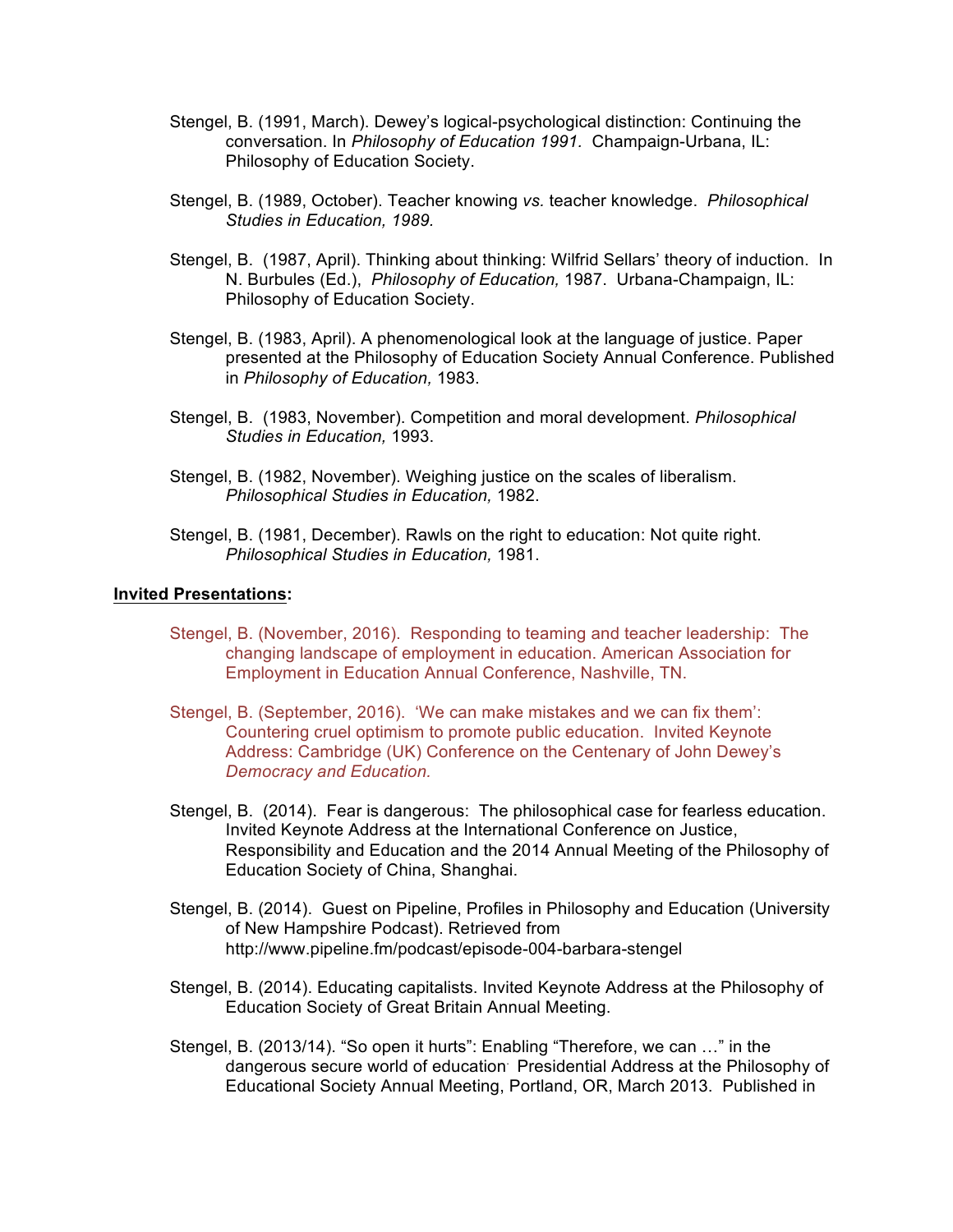*Philosophy of Education, 2013.* Urbana-Champaign, IL: Philosophy of Education Society.

- Stengel, B. (October, 2012). Diving deep into dispositions. Invited Address at the South Atlantic Philosophy of Education Society and Faculty of Education, Appalachian State University.
- Stengel, B. (17 Setembro 2010). Em busca da excelência inclusive: Conflito, comunicação, e colaboração (In search of inclusive excellence: Conflict, communication and collaboration. At XI *Congresso da AEPEC: da Exclução à Excelência: Caminhos Organizacionais para a Qualidade da Educação,* Évora, Portugal
- Stengel, B. (November 6, 2009). Schooled to fear: Case studies of educative feeling and miseducative emotion. Kneller Lecture, American Educational Studies Association Annual Meeting.
- Stengel, B. (October, 15, 2009). Facing fear with a philosopher of education. The James Merritt Lecture in Philosophy of Education. Northern Illinois University.
- Stengel, B. (November, 2008). Safe space, dangerous liaisons and educational possibility. Doctoral student/faculty seminar. The Stirling Institute of Education, University of Stirling (Scotland).
- Stengel, B. (November, 2008). Facing fear in safe space: Expanding the imaginary/Energizing educational possibility. Invited address, Philosophy of Education Society of Great Britain regional seminar, Edinburgh (Scotland).
- Stengel, B. (2007). Teaching toward fear: An educator's meditation on fear and power. Doctoral student/faculty seminar. Ontario Institute for Studies in Education, University of Toronto.
- Stengel, B. (2004). Be not afraid: The experience of fear, the purpose of education, and the role of imagination. Doctoral seminar. Teachers College, Columbia.
- Stengel, B. (2001, September). Moral matters: Making the moral visible in American schooling. Millersville University Scholarship Social.
- Stengel, B. (2000, October). Teachers who "know their stuff." Invited lecture at the School of Education, University of North Carolina at Chapel Hill.
- Stengel, B., Phillips, V., Danneker, D., McCollum-Clark, K. (1999, April). Perspectives on standards, K-16+. Millersville University Congress on Teacher Education.
- Stengel, B., & Smith N. (1995, November). Creating a community of learners using email. SSHE Women's Consortium Annual Conference.
- Stengel, B. (1995, October). The (re)creation of feminist/womenist consciousness: 75! Years. Lancaster Chapter, American Association of University Women.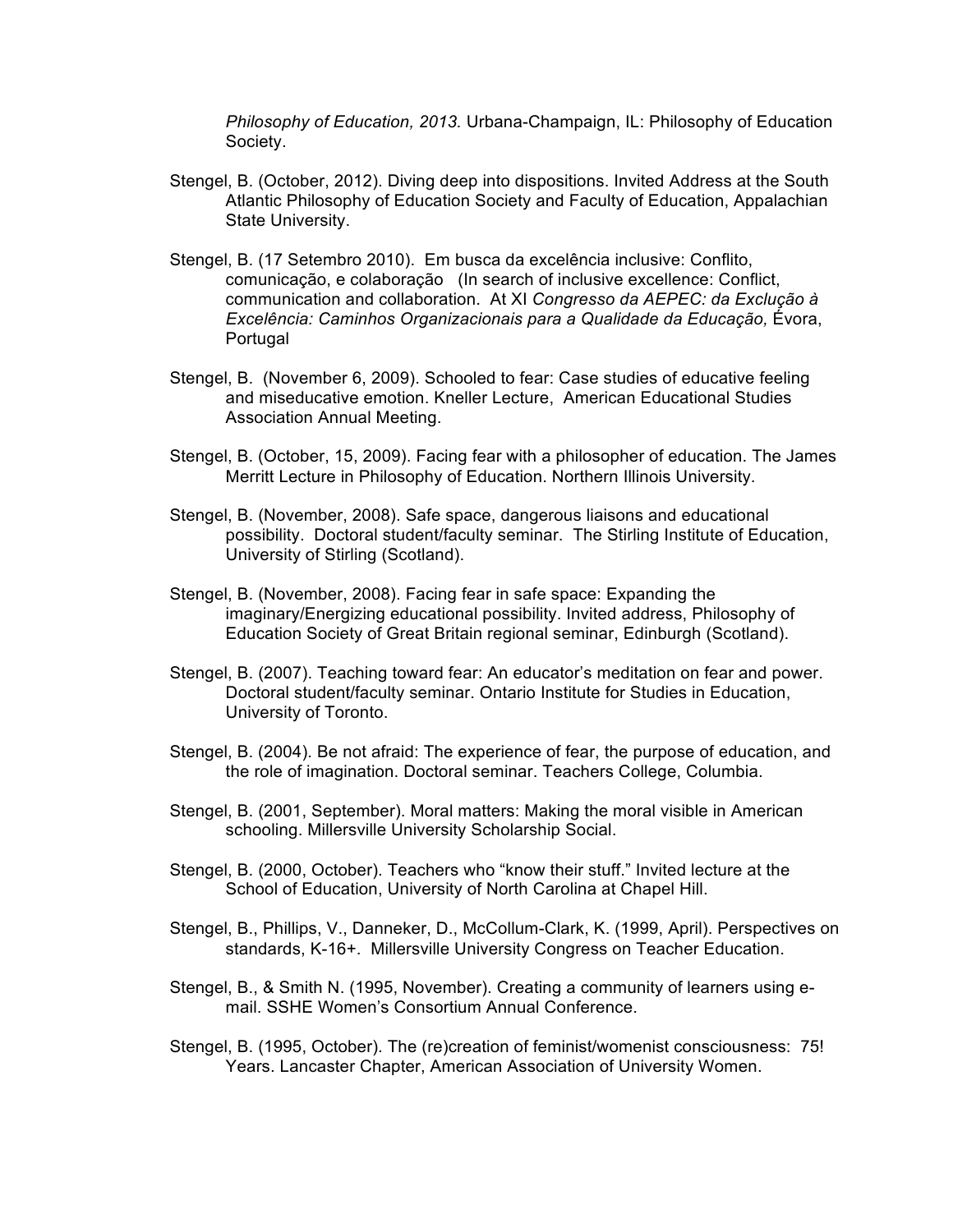- Stengel, B. (1994, December). Teacher education in the age of Einstein. SSHE PA Association of Councils of Trustees, Sunrise Semester Program.
- Stengel, B., & Smith, N. (1993, November). Feminist "grading": How do we know that they know? PA State System of Higher Education Women's Consortium Annual Conference.
- Stengel, B., & Desmond, C. (1993, February). OBE and higher education. Millersville University Chapter of Phi Delta Kappa.
- Stengel, B. (1992, October). Teacher knowledge and student thinking: A case of/for technology education. Technology Symposium XIV, Millersville University. Published in *Symposium Proceedings.*
- Stengel, B., & Shields, K. (1992, October). Bridging the humanities and teacher education: The Millersville model. The Teacher: Communities, Education and the Humanities. University of Toledo.
- Stengel, B. (1992, May). Teacher knowledge: Ways of knowing and being. National Academy of Education Spencer Fellows Forum, Chicago.
- Stengel, B. (1990, August). Cross-cultural conversations: How we get there from here. University of Delaware Educational Leadership Institute.

#### **Paper Presentations:**

- Stengel, B. (2017). Creative integration and pragmatist optimism: Dispositions for the task before us. Paper presentation at the John Dewey Society Meeting (affiliated with AERA), San Antonio, TX.
- Stengel, B. (2017). Courage in a minor key. Paper presentation at the American Educational Research Association Annual Meeting (Philosophical Studies SiG), San Antonio, TX.
- Stengel, B. (2015). *Strength to Love* as "Antidote to Fear": Lessons from Dr. Martin Luther King, Jr. for Urban Education. Paper presentation at the American Educational Studies Association Annual Meeting, San Antonio, TX.
- Stengel, B. (2014). Theorizing gun violence: School shootings, politics and curriculum. Paper presentation as part of a panel at the American Educational Research Association Annual Meeting (Division B).
- Stengel, B. (July, 2010). The future of fear. Paper accepted for presentation at the International Society for the Study of Time Annual Meeting, Costa Rica.
- Stengel, B. (2009). Imagining emotion as (mis)educative: A Deweyan prompt. Paper presented at the Philosophy of Education Society of Great Britain Annual Meeting.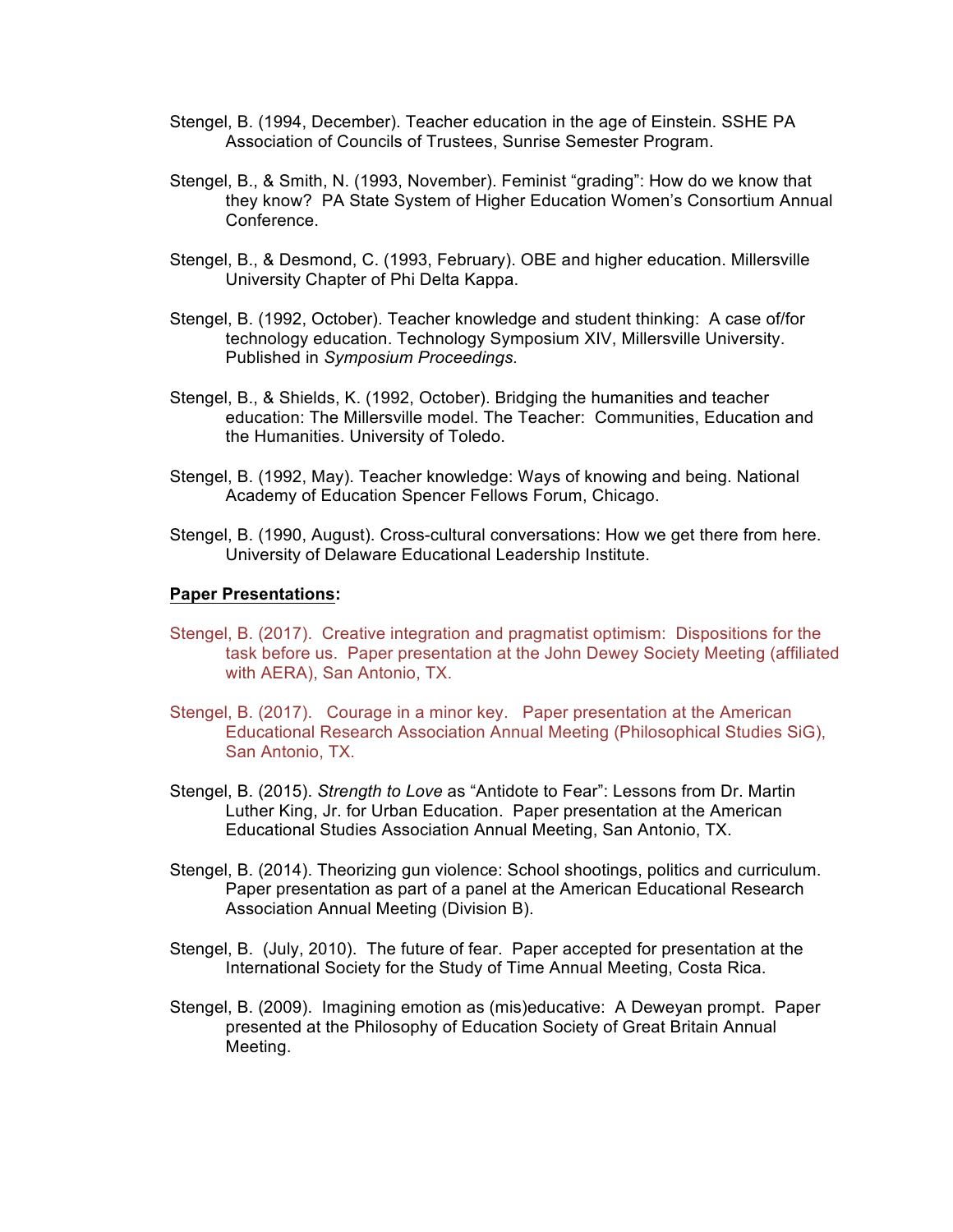- English, A. and Stengel, B. (2009). Exploring fear: Rousseau, Dewey and Freire on fear and learning. Paper presented at the American Educational Research Association Annual Meeting (John Dewey Society SIG).
- Stengel, B. (2006). No-fault responsibility. Paper presented at the Philosophy of Education Society Annual Meeting.
- Stengel, B. (2002, April). "As if we were called:" Response-able teaching and learning. Paper presented at the American Educational Research Association Annual Meeting.
- Stengel, B. (2000, February). Pedagogical Response-ability. Paper presented at the American Association of Colleges of Teacher Education Annual Meeting.
- Stengel, B. (1999, April). Responsibility as root metaphor: A moral structure for teacher education. Paper presented at the American Educational Research Association Annual Meeting.
- Weis, T. & Stengel, B. (1998, June). *Scholarship Reconsidered* and possibilities for teacher education. Paper presented at the Inaugural Conference of the Ernest Boyer Center, Messiah College.
- Stengel, B. (1996, November). Pedagogical knowing: Reconstructing teachers' special knowledge. Paper presented at the American Education Studies Association Annual Meeting.
- Stengel, B. & Desmond, C. (1996, October). Authentic partnership = engagement. Paper presented at the Renaissance Group Annual Meeting, October 1996.
- Stengel, B. (1996, April). Reconceptualized method(s) courses: Can Dewey help? Paper presented at the American Educational Research Association Annual Meeting.
- Stengel, B. (1996, April). To teaching epistemology through cell reproduction: A narrative exploration. Paper presented at the American Educational Research Association Annual Meeting.
- Stengel, B. (1995, April). "Academic discipline and school subjects": Contestable curricular concepts. Paper presented at the American Educational Research Association Annual Meeting.
- Stengel, B. (1994, November). Transitive/intransitive: The knowledge of/for reflective practice. Paper presented at the American Educational Studies Association Annual Meeting.
- Stengel, B. (1992, November). Inside out: A better view of teacher knowledge. Paper presented at the American Educational Studies Association Annual Meeting.
- Stengel, B. (1991, April). The pedagogy seminar: Thinking about content from a pedagogical perspective. Paper presented at the American Educational Research Association Annual Meeting.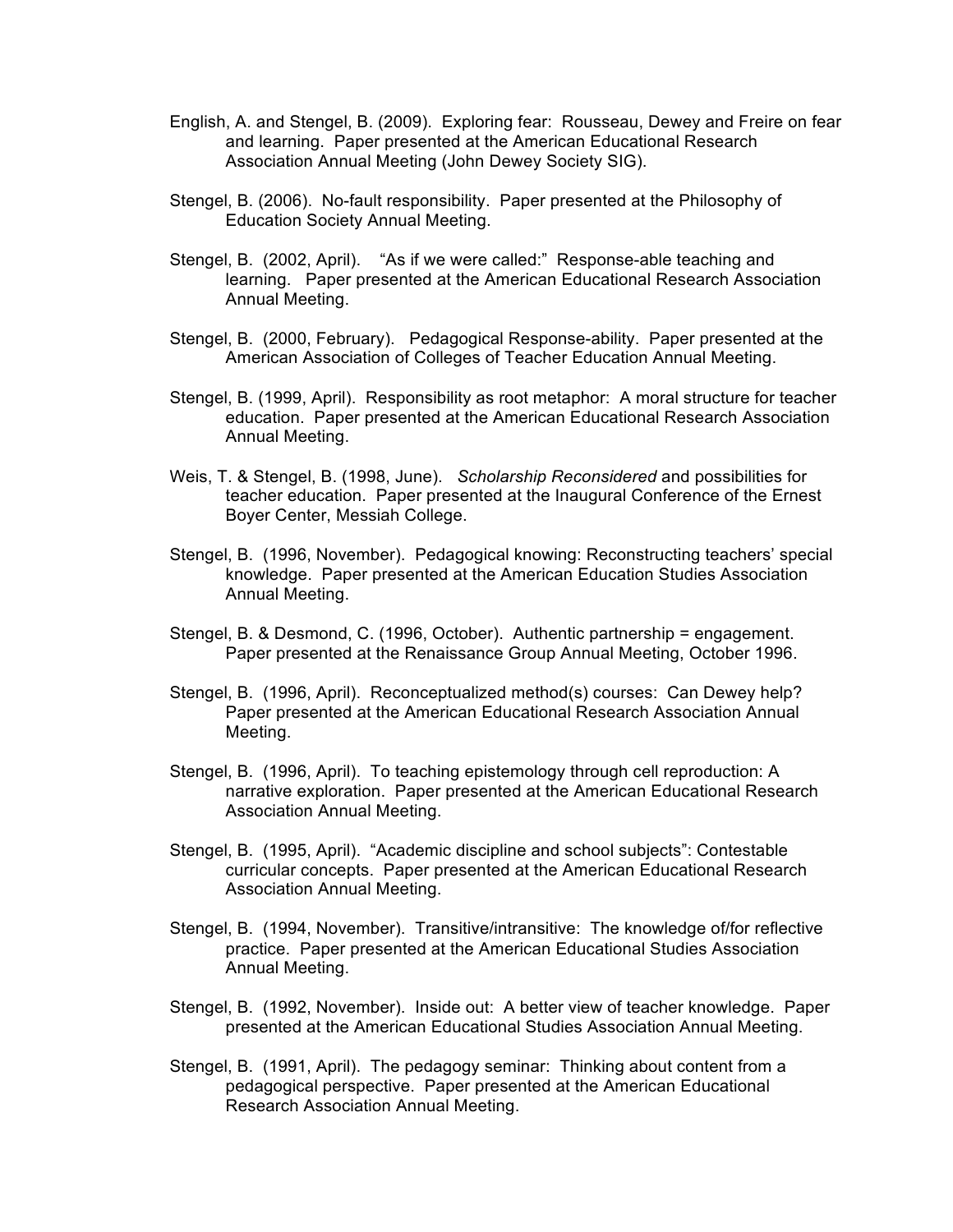- Stengel, B. (1990, November). Knowledge base as "grammar": Thinking about theory, research and practice in teaching education. Paper presented at the American Educational Studies Association Annual Meeting.
- Stengel, B. (1989, March). Competition, cooperation and community life. Paper presented at the Joint Annual Meeting of the John Dewey Society and the American Educational Research Association.
- Stengel, B. (1988, November). How teachers know. Paper presented at the American Educational Studies Association Annual Meeting.
- Stengel, B. (1994, November). Transitive/intransitive: The knowledge of/for reflective practice. Paper presented at the American Educational Studies Association Annual Meeting.
- Stengel, B. (1992, November). Inside out: A better view of teacher knowledge. Paper presented at the American Educational Studies Association Annual Meeting.
- Stengel, B. (1991, April). The pedagogy seminar: Thinking about content from a pedagogical perspective. Paper presented at the American Educational Research Association Annual Meeting.
- Stengel, B. (1990, November). Knowledge base as "grammar": Thinking about theory, research and practice in teaching education. Paper presented at the American Educational Studies Association Annual Meeting.
- Stengel, B., & Smith, N. (1990, November). Integrating liberal arts and teacher education: Metaphor as methodology. Paper presented at the American Educational Studies Association Annual Meeting.
- Stengel, B. (1990, April). Teacher knowing: Beyond the logical-psychological distinction. Paper presented at the John Dewey Society/American Educational Research Association Annual Meeting.
- Stengel, B. (1989, October). Integrating teacher education and liberal arts: Political and institutional impediments. Paper presented at the Pennsylvania Educational Studies Association Meeting.
- Stengel, B. (1988, November). The improper preparation of principals. Paper presented at the Amerin Educational Studies Association Meeting.
- Stengel, B. (1986, November). Men coaching women: Fact of life or cause for concern? Paper presented at the American Educational Studies Association Annual Meeting.
- Stengel, B. (1985, November). Right to education: Political weapon? Paper presented at the American Educational Studies Association Annual Meeting

#### **Reviews/Responses/Panels/Symposia:**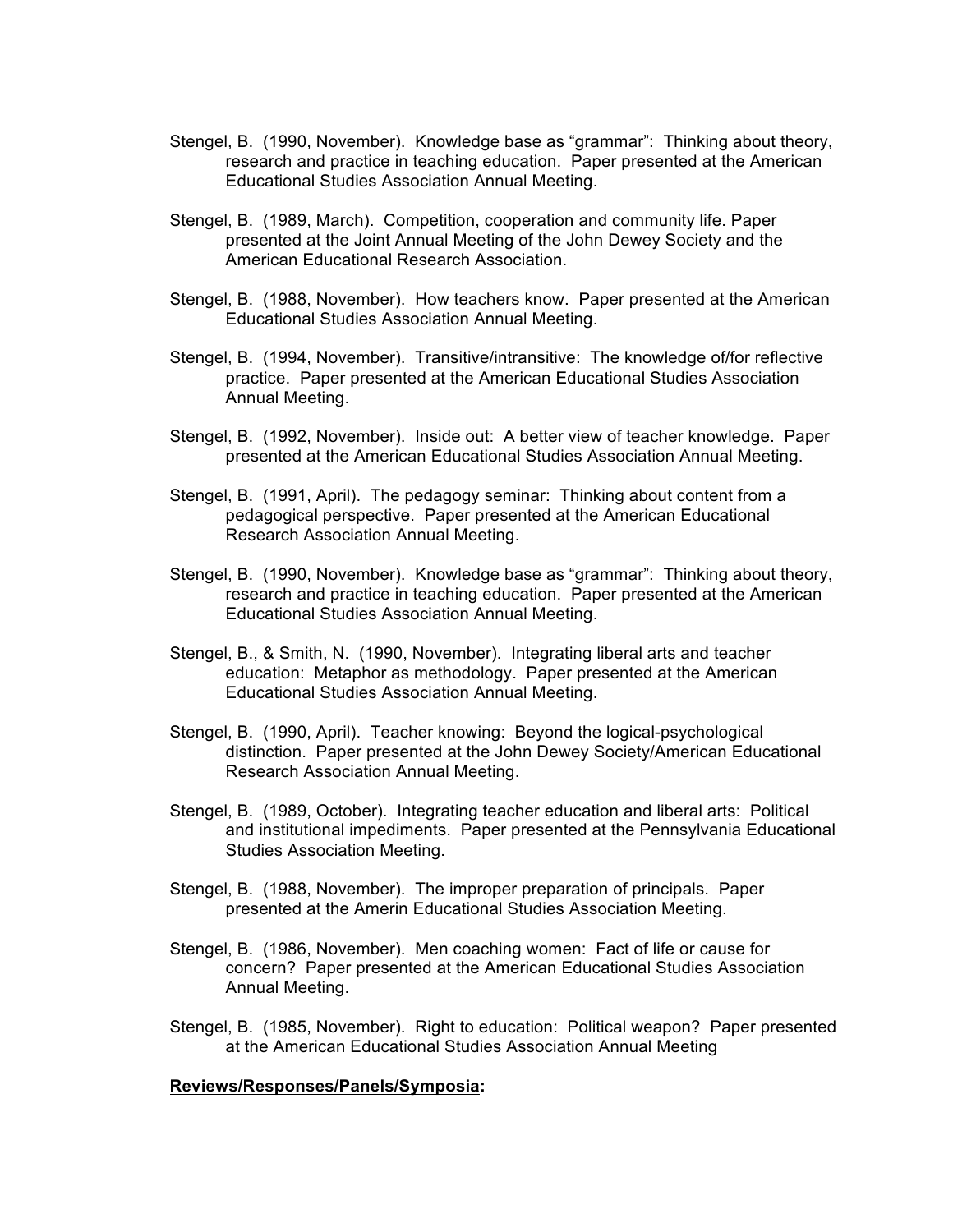- Stengel, B. et al. (2017). Pushing the binary boundaries: Implications of feminist New Materialism and post-humanism for educational thought. Symposium presented at the Philosophy of Education Society Annual Meeting, Seattle, WA.
- Stengel, B. et al. (2017). Hope and education after Obama. Symposium presented at the Philosophy of Education Society Annual Meeting, Seattle, WA.
- Stengel, B. et al. (2017). Clinical simulations for culturally responsive teaching in disciplinary literacy and methods courses. Symposium presented at the American Association for Colleges of Teacher Education Annual Meeting, Tampa, FL.
- Stengel, B. et al. (2016). Embodied learning as political project. Symposium presented at the American Educational Studies Association Annual Meeting, Seattle, WA.
- Stengel, B. et al. (2016). Educating capitalists. Symposium presented at the Philosophy of Education
- Stengel, B. (2015). Joldersma on Levinas from a teacher educator's point of view. *Studies in Philosophy and Education.* doi10.1007/s11217-015-9499-7
- Johnson, H., Stengel, B. et al. (2015). Team/design PDS: Critical common commitments for teacher development. Symposium presented at the American Educational Research Association Annual Meeting.
- Stengel, B. (2015). Out of the armchair and into the fire: A conversation about the Common Core (Discussant). Symposium to be presented at the Philosophy of Education Society Annual Meeting.
- Joldersma, C., Stengel, B., Levinson, N. & Egea, D. (2015). Author meets critics: Joldersma's A Levinasian ethics for education's commonplaces. Symposium to be presented at the Philosophy of Education Society Annual Meeting.
- Johnson, H, Stengel, B. et al. (2015). Learning in and through practice: Three practicerich models. Symposium to be presented at the American Association of Colleges of Teacher Education Annual Conference.
- Stengel, B. (2014). Discussant, Demoralization and schizophrenia: What lines should teacher education prepare candidates for? Symposium presented at the American Educational Research Association Annual Meeting.
- Stengel, B. (2014). Learning Ambitious Teaching: Cases from Across the Disciplines. Symposium at the American Educational Research Association Annual Meeting.
- Stengel, B. (2014). Noddings' inferno: Navigating the relations of care OR Education found (Coordinator). Special symposium honoring Nel Noddings for contributions to the field and the Philosophy of Education Society. To be presented at the Philosophy of Education Society Annual Meeting, Albuquerque.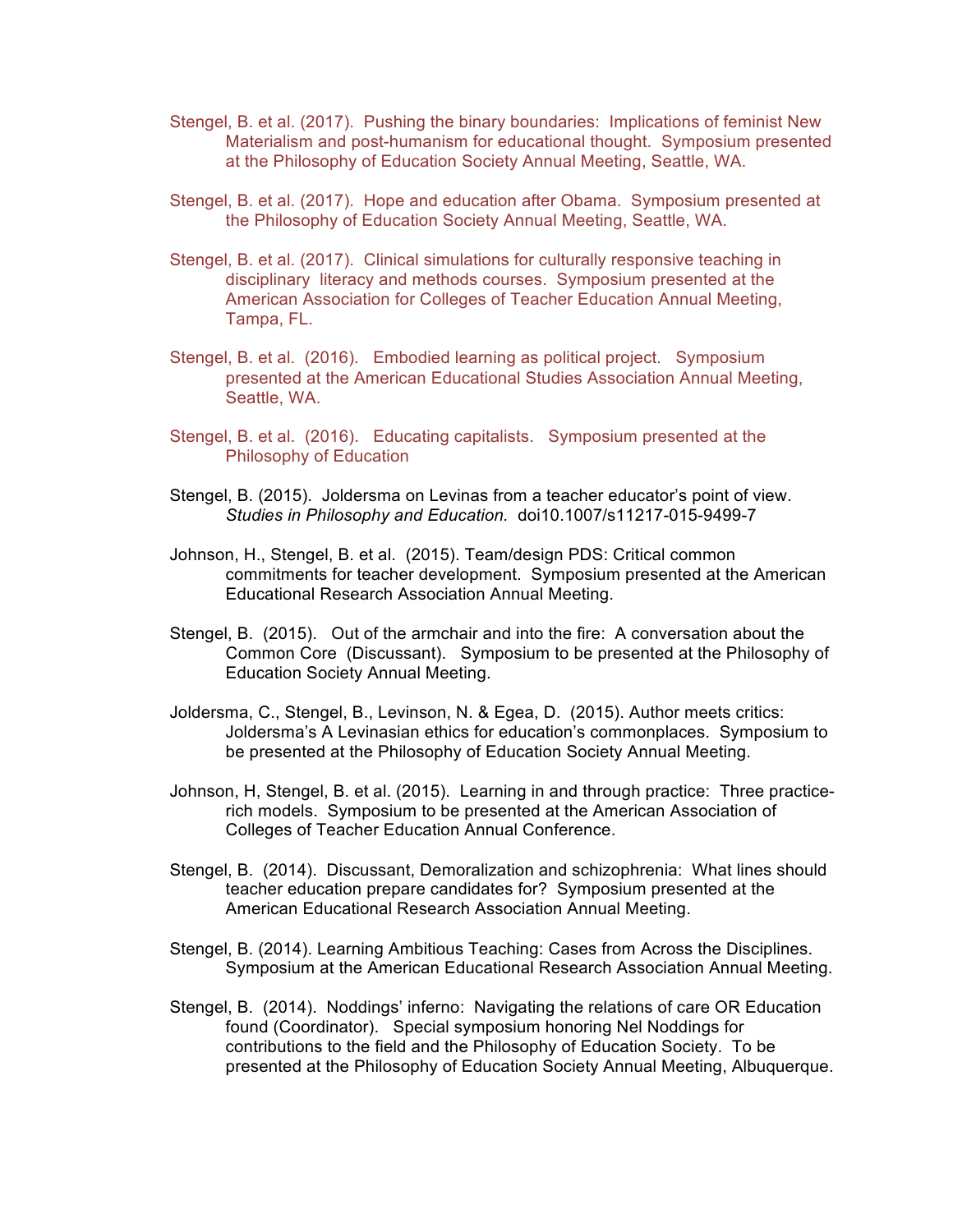- Stengel, B. et al. (2014). Defining (Ir)relevance?: Early-, Mid-, and Late-Career Philosophers of Education Consider the Future of Foundations. Symposium, Philosophy of Education Society Annual Meeting, Albuquerque.
- Stengel, B. (2013). Book Panel: *Humor, laughter and human flourishing: A philosophical exploration of the laughing animal,* Mordechai Gordon. American Educational Studies Association Annual Meeting, Baltimore.
- Stengel, B. (2013). Respondent: Freire or Foucault? Exploring opportunities for agency with the edTPA. American Educational Studies Association Annual Meeting, Baltimore.
- Stengel, B. et al. (2013). From a work-in-progress to a published piece: On writing for publication. Panel presentation at the Ohio Valley Philosophy of Education Society Annual Meeting, Dayton, OH.
- Stengel, B. et al. (2013). Knowledge and virtue in teaching and learning: A response to Sockett. Symposium accepted for presentation at the American Educational Research Association Annual Meeting, San Francisco. (Philosophical Studies in Education SIG).
- Stengel, B. et al. (2013). Teacher education: Filter or pump? Symposium accepted for presentation at the AACTE 65<sup>th</sup> Annual Meeting, Orlando, FL.
- Stengel, B. et al. (2013. Finding the sweet spot: Prepping candidates for the teacher performance assessment. Symposium accepted for presentation at the AACTE 65<sup>th</sup> Annual Meeting, Orlando, FL.
- Stengel, B. (2012). Review of Teaching as Moral Practice: Defining, Developing, and Assessing Professional Dispositions in Teacher Education*. Democracy and Education , 20(1). Article 5. Available online at http://democracyeducationjournal.org/home/vol20/Iss2/5.*
- Stengel, B. (March, 2012). Imagining epistemic justice. Paper presented at the Philosophy of Education Society Annual Meeting in response to Sayles-Hannon, S., On whose authority? Issues of epistemic authority and injustice in the social justice classroom.
- Stengel, B. (Chair), et al. (2012). Teacher meets world: A critical conversation on Hansen's Cosmopolitianism. Symposium at the American Educational Research Association Annual Meeting (Philosophical Studies in Education SIG), Vancouver, CA.
- Stengel, B.. (2012). Teaching for pedagogical responsibility. Paper presented as part of The moral work of teaching: Preparing and supporting practitioners. Symposium at the American Educational Research Association Annual Meeting (Moral Development in Education SIG), Vancouver, CA.
- Stengel, B., Mayo, C., Gordon, M. (2011). Humor, philosophy and educational encounters. Symposium presentation at the Philosophy of Education Society Annual Meeting, Pittsburgh, PA.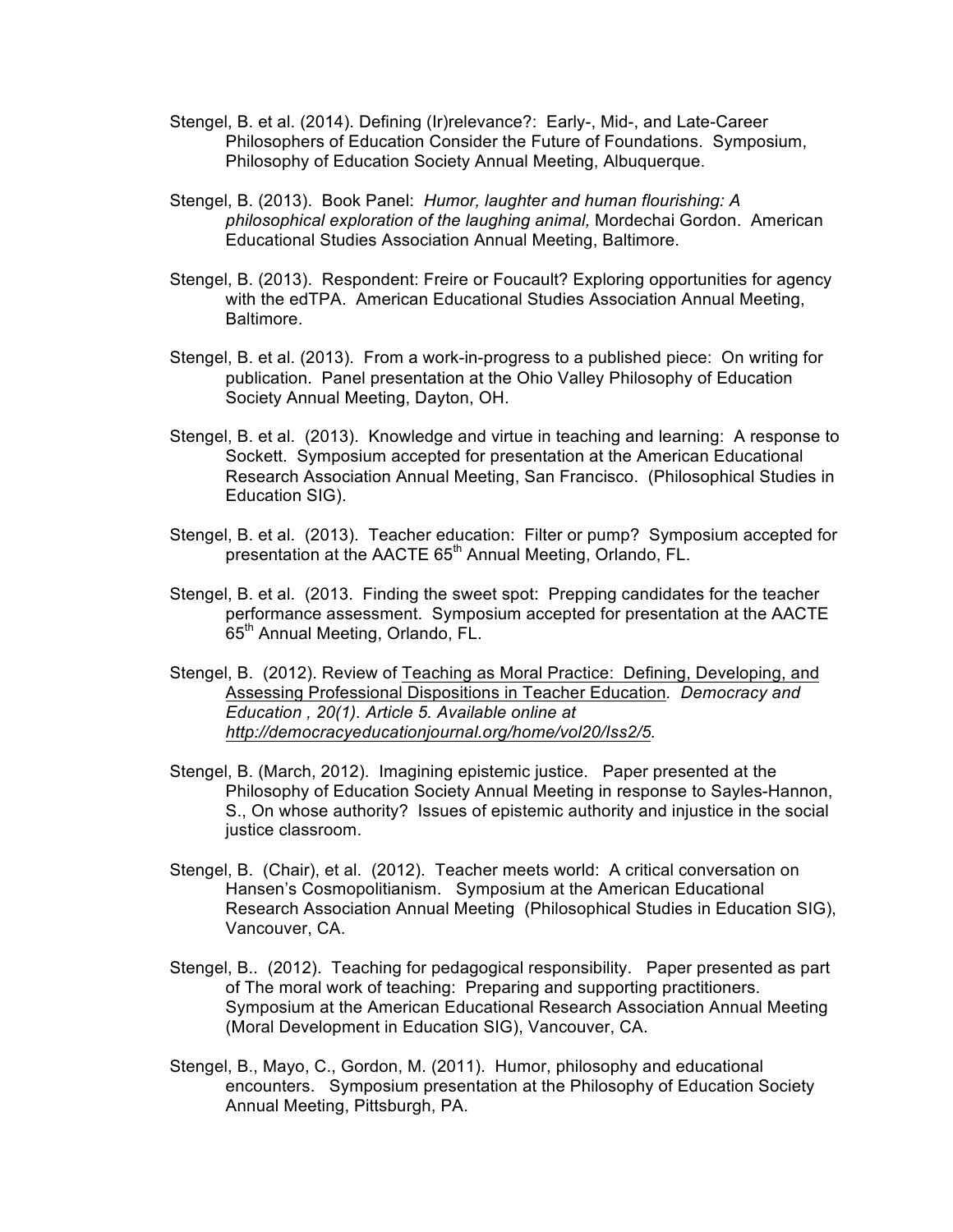- Stengel, B. (2012). Teaching responsibility: Practical reasoning and moral understanding in a pedagogical 'Wonderland'. Paper presentation as part of a panel presentation, The Moral Work of Teaching, for the Association of Colleges of Teacher Education Annual Conference, Chicago, IL.
- Stengel, B., Stitzlein, S., et al. (2010). Hope as a radical venture of the will: Pragmatist hope in the Obama era. Symposium presented at the Philosophy of Education Society Annual Meeting.
- Stengel, B., Rud, A.G. et al. (2010). Dewey at 150. Panel discussion at the Philosophy of Education Society Annual Meeting.
- Stengel, B., Mayo, C. et al. (2010). Listening and humor: Philosophical and educational considerations. Symposium presented at the Philosophy of Education Society Annual Meeting.
- Stengel, B. (2010). Paper Panel Discussant, "Singularization, antidialogics, and the end of Learning," Philosophical Studies SIG, American Educational Research Association Annual Meeting.
- Stengel, B. (2009). Caring's "third": Exploring and expanding radical potential. Paper presented at the Philosophy of Education Society Annual Meeting.
- Stengel, B. (2008). Straw(wo)men and whiteness: On having the humility to avoid the first and face the second. Paper presented at the Philosophy of Education Society Annual Meeting.
- Stengel, B., Cunningham, C., Bredo, E., and Pamental, M. (2007, March). Context and Conduct: New Directions for Character Psychology and Character Education. Symposium presented at the Society for the Advancement of American Philosophy.
- Stengel, B., Lasley, T., and Sanger, M. (2006). Toward a culture of responsibility in an age of accountability. Symposium presented at the American Educational Research Association Annual Meeting.
- Stengel, B., Weis, T., and Tom, A. (2005, November). Making the moral visible in American higher education. Symposium presented at the Association of Moral Education Annual Conference.
- Stengel, B. (2005, September). Response to Cris Mayo's Presidential Address. Ohio Valley Philosophy of Education Society.
- Stengel, B. (2005, March). Response to Alven Neiman, Learning to die. Response presented at the Philosophy of Education Society Annual Meeting.
- Stengel, B. et al. (2005, March). John Dewey, Women and Weirdos. Alternative session, Philosophy of Education Society Annual Meeting.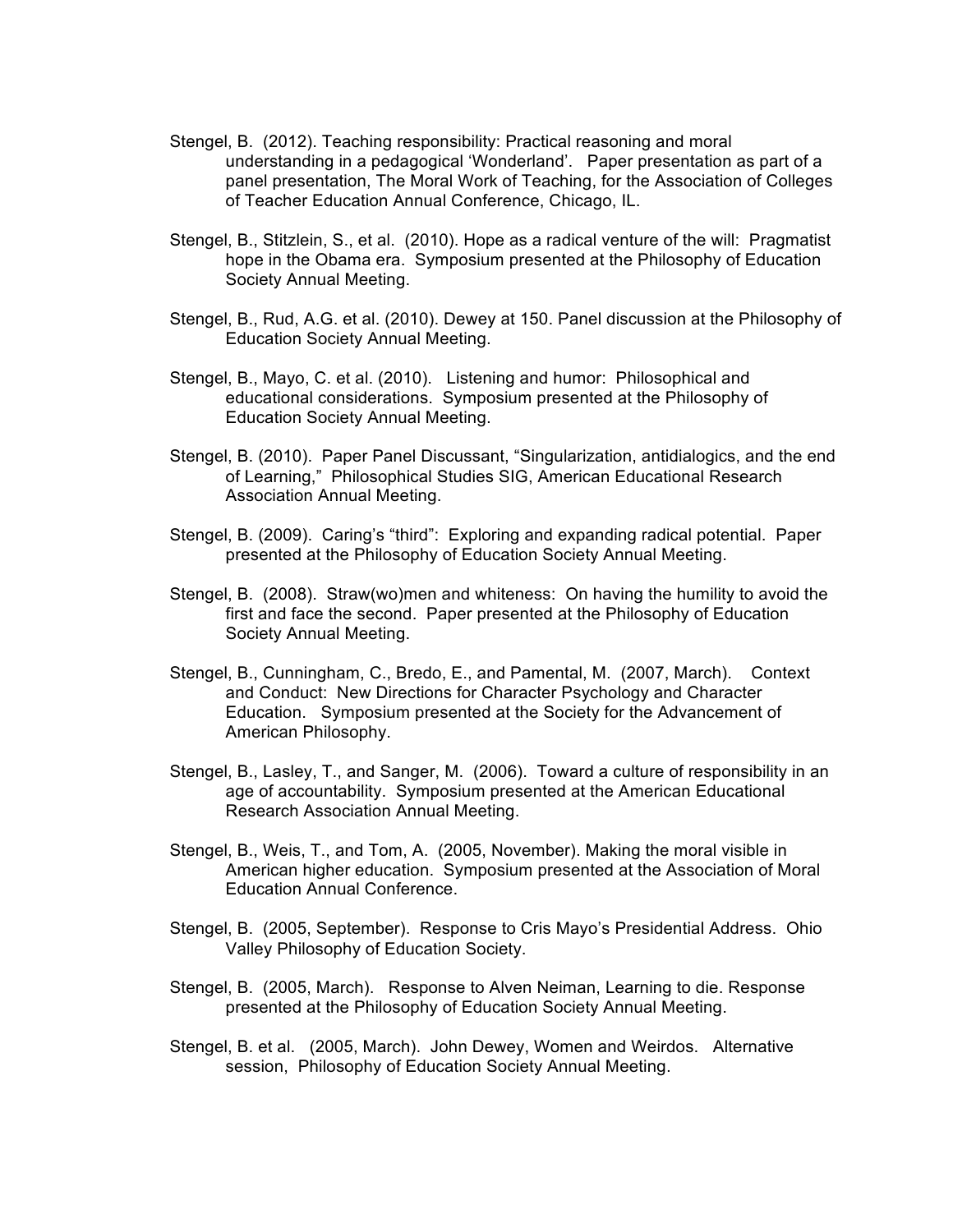- Dwight, J., Esposito, J. and Stengel, B. (2004, November). Pandora's hope, Poppin's medicine, and Pollyanna's folly: Pondering ethical concerns with playful pedagogy. Symposium presented at the American Educational Studies Association Annual Annual Conference.
- Stengel, B. et al. (2004). Moral leadership and leadership for democracy: Exploring the connection. Symposium at the American Educational Research Association Annual Meeting.
- Stengel, B. et al. (2004). Review symposium: *The Education of John Dewey* by Jay Martin. American Educational Research Association Annual Meeting.
- Casey, M., Stengel, B., Weis, T., Meroe, S. (2004, April). Moral challenges of teaching for a democratic society: A relational perspective on the development of morality and identity in teachers, children, and adolescents. Symposium presented at the American Educational Research Association Annual Meeting.
- Stengel, B. (2003). Critic, paper session. Accountability in teacher education. American Educational Research Association Annual Meeting.
- Stengel, B. (2003). Critic, paper session. Culturally responsive teaching. American Education Research Association Annual Meeting.
- Stengel, B. (2003). Response to Susan Birden and Joseph Meinhart, Straight talk to teachers about compulsory heterosexuality: Co-opting William James's pragmatism. Philosophy of Education Society Annual Meeting.
- Stengel, B. et al. (2003). What do philosophers and educators have to speak about? Invited symposium, Philosophy of Education Society Annual Meeting.
- Stengel, B., (2002). Symposium respondent, Teaching to promote ethical and social responsibility in adolescents. Association for Moral Education Annual Conference.
- Stengel, B., Tom, A. et al. (2002). Moral matters: Making the moral visible in American schooling. Symposium at the American Educational Studies Association Annual Meeting.
- Sidorkin, A., Bingham, C., Stengel, B. et al. (2002). Pedagogy of relation and educational practice. Symposium at the American Educational Studies Association Annual Meeting.
- Sidorkin, A., Stengel, B., et al. (2002). The pedagogy of relation. Symposium, Philosophy of Education Society Annual Meeting.
- Sanger, M., Stengel, B., et al. (2002). Interdisciplinary research on moral education. Symposium, American Educational Research Association Annual Meeting.
- Sidorkin, A., Stengel, B. et al. (2001). Pedagogies of relation. Symposium, American Educational Studies Association Annual Meeting.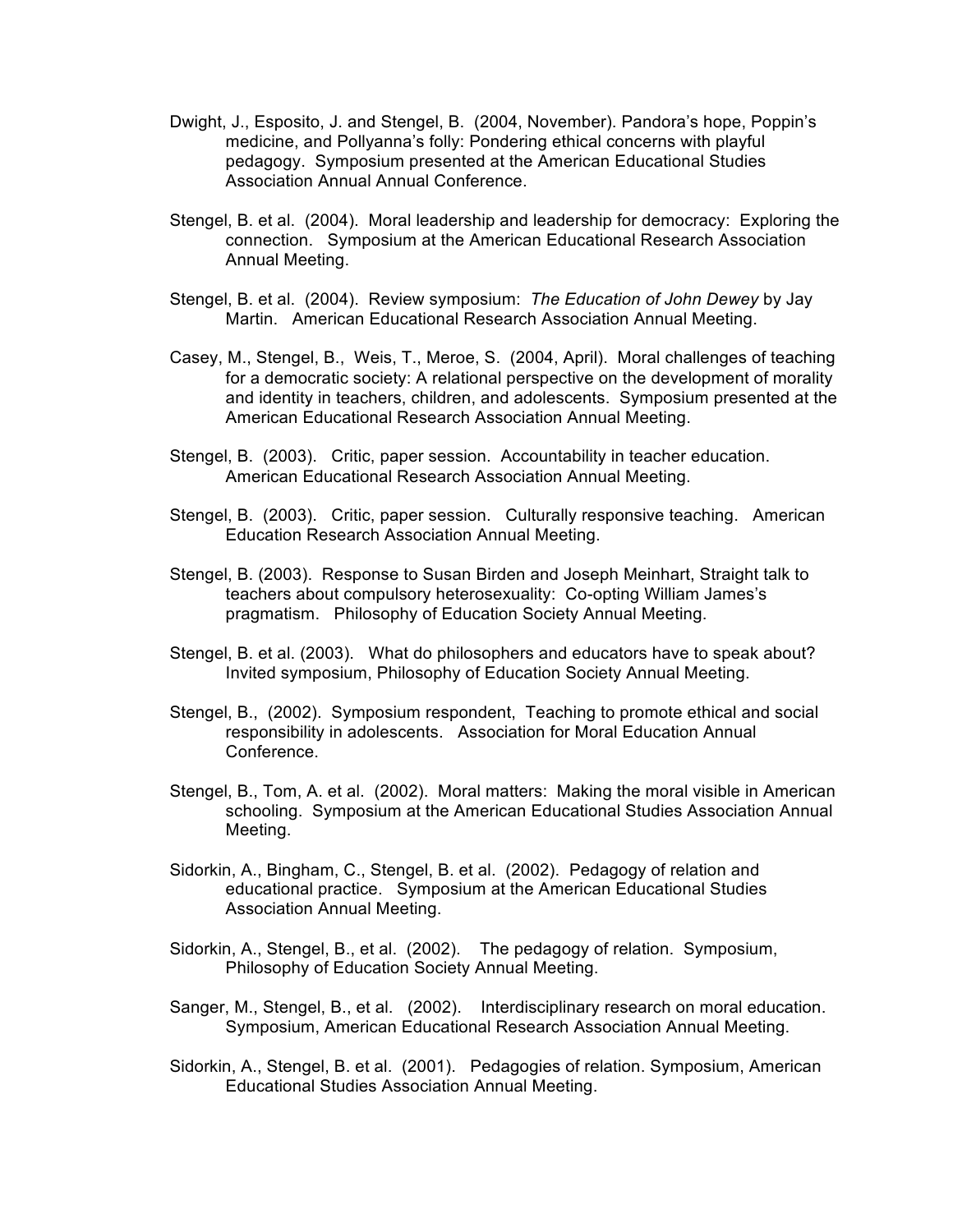- Stengel, B., Smith, N. & Simpson, D. (2001). Concepts and Practice in Tension in Moral Education. Symposium, American Educational Studies Association Annual Meeting.
- Stengel, B. et al. (2000). What can we do to improve our schools? Authentic partnerships and the Engel model. Symposium, Ohio Valley Philosophy of Education Society Annual Meeting.
- Stengel, B. (1999). Review of Simpson, D. & Jackson, M. *Educational Reform: A Deweyan Perspective*. *Studies in Philosophy and Education 18*:435-443
- Stengel, B. (1999, November). Sustaining initiatives: Beyond the first three years enthusiasm. CCAS/Project 30 Alliance Joint Conference.
- Stengel B. (1998, November). Disciplinarity, interdisciplinarity and the problematics of personal testimony. Symposium, American Educational Studies Association Annual Meeting.
- Stengel, B. (1998). Review of Burbules, N. & Hansen, D., eds. *Teaching and its Predicaments*. *Education Review* (http://tikkun.ed.asu.edu/edrev/)
- Stengel, B., Hansen, D., Kerdeman, D., & Haroutunian-Gordon, S. (1998). Doing Dewey: Philosopher of education in the field of teacher education. Symposium, American Educational Research Association Annual Meeting.
- Stengel, B. (1997, November). Issues in professional preparation and practice. Respondent, American Educational Studies Association Annual Meeting.
- Stengel, B. (1997, November) John Dewey and contemporary thought. Respondent, American Educational Studies Association Annual Meeting.
- Stengel, B. (1997) [*Review of Creating Democratic Classrooms: The Struggle to Integrate Theory and Practice*]. *Educational Studies. 29, 2: 24-29.*
- Stengel, B., Laird, S., & Sullivan, A. (1997, June). Girls' education and women's studies for future teachers. Panel discussion, National Women's Studies Association Annual Meeting.
- Stengel, B. (1996). Review of Schrag, F. *Back to Basics*. *Journal of Curriculum Studies*, 28, 4: 478-81.
- Stengel, B., Desmond, C., McDowell, L., & Cody, H. (1996, June). Talking about sex with adolescent girls. Symposium, National Women's Studies Association Annual Meeting.
- Stengel, B., & Smith, N. (1996, June). Females and e-mail: Creating communities of learners through computers. Symposium, National Women's Studies Association Annual Meeting.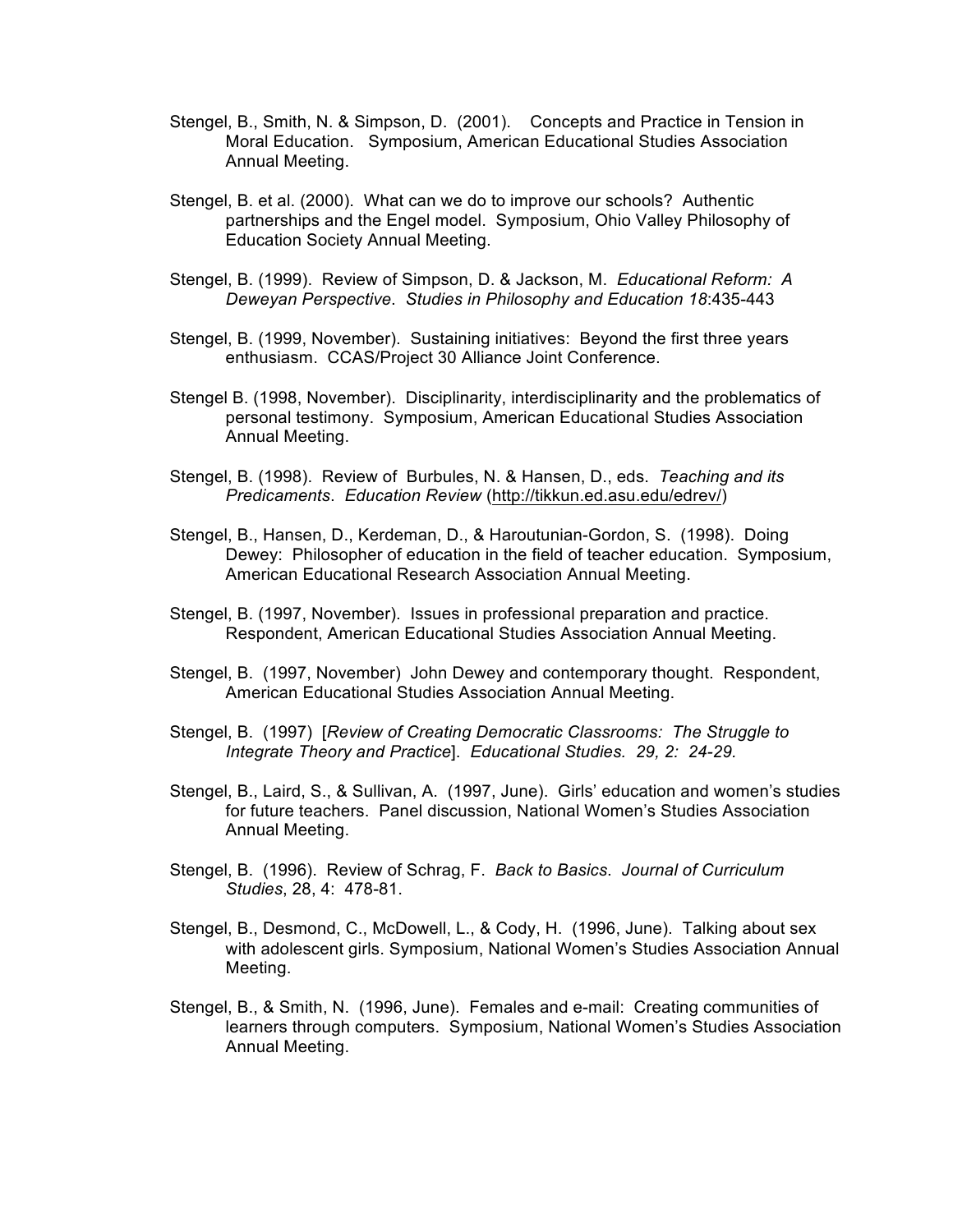- Stengel, B., Gabella, M., Tom, A., & Hansen, D. (1996, April). Educational practice in moral perspective: Transformation and reform. Symposium, American Education Research Association Annual Meeting.
- Stengel, B., Smith, N., et al. (1996, April). Old wine in new bottles: Developing a leadership program based on the work of Mary Parker Follett. Symposium, American Educational Research Association Annual Meeting.
- Stengel, B., Hill, P., Hill, D., & Dahl, C. (1995, April). Cross-cultural conversation and the university-wide community of teacher educators. Panel Presentation at the Project 30 Alliance Regional Conference, William Paterson College.
- Stengel, B., Smith, N., Desmond, C., & McDowell, L. (1995, February). Faith, hope and love: Changing a school of education is a moral endeavor. Panel presentation at American Association for Colleges of Teacher Education Annual Meeting.
- Stengel, B., Smith, N., Laird, S., & Eisele, C. (1994, November). Organic intellectuals: John Dewey and progressive women. Panel presentation at the American Educational Studies Association Annual Meeting.
- Stengel, B., Hill, P., Hill, D., & Dahl, C. (1994). Sustaining cross-cultural conversation: The critical piece in teacher education/liberal arts integration. Panel presentation at the Boston University/FIPSE Conference on the Integration of Liberal and Professional Education in Teacher Preparation.
- Stengel, B., & Thayer-Bacon, B. (1994, March). How philosophers contribute to educational research. The Philosophy of Education Society Annual Meeting. (Report published in The Philosophy of Education Newsletter, May, 1994.)
- Stengel, B., & Smith, N. (1993, June). Feminist 'grading': How do we know that they know? National Women's Studies Association Annual Conference.
- Stengel, B., Beyer, L., Tom. A., Noddings, N., Lyons, N., & Soder, R. (1993, April). Constructing the moral contours of (teacher) education. Symposium, American Educational Research Association Annual Meeting.
- Stengel, B. (1993, April). Chair/critic for four-paper theme session "John Dewey and Contemporary Themes." American Educational Research Association Annual Meeting.
- Stengel, B., Tom, A., Grumet, M., & Lasley, T. (1993, April). Curriculum integration and teacher education. Symposium, American Educational Research Association Annual Meeting.
- Stengel, B., & Smith, N. (1992, November). Feminism and administration: Implementing creative integration. American Educational Research Association Special Interest Group on Women and Education Annual Meeting.
- Stengel, B., Smith, N., & Desmond, C. (1992, November). Enhancing the foundations preparation of future teachers through general education and women's studies. Symposium, American Educational Studies Association Annual Meeting.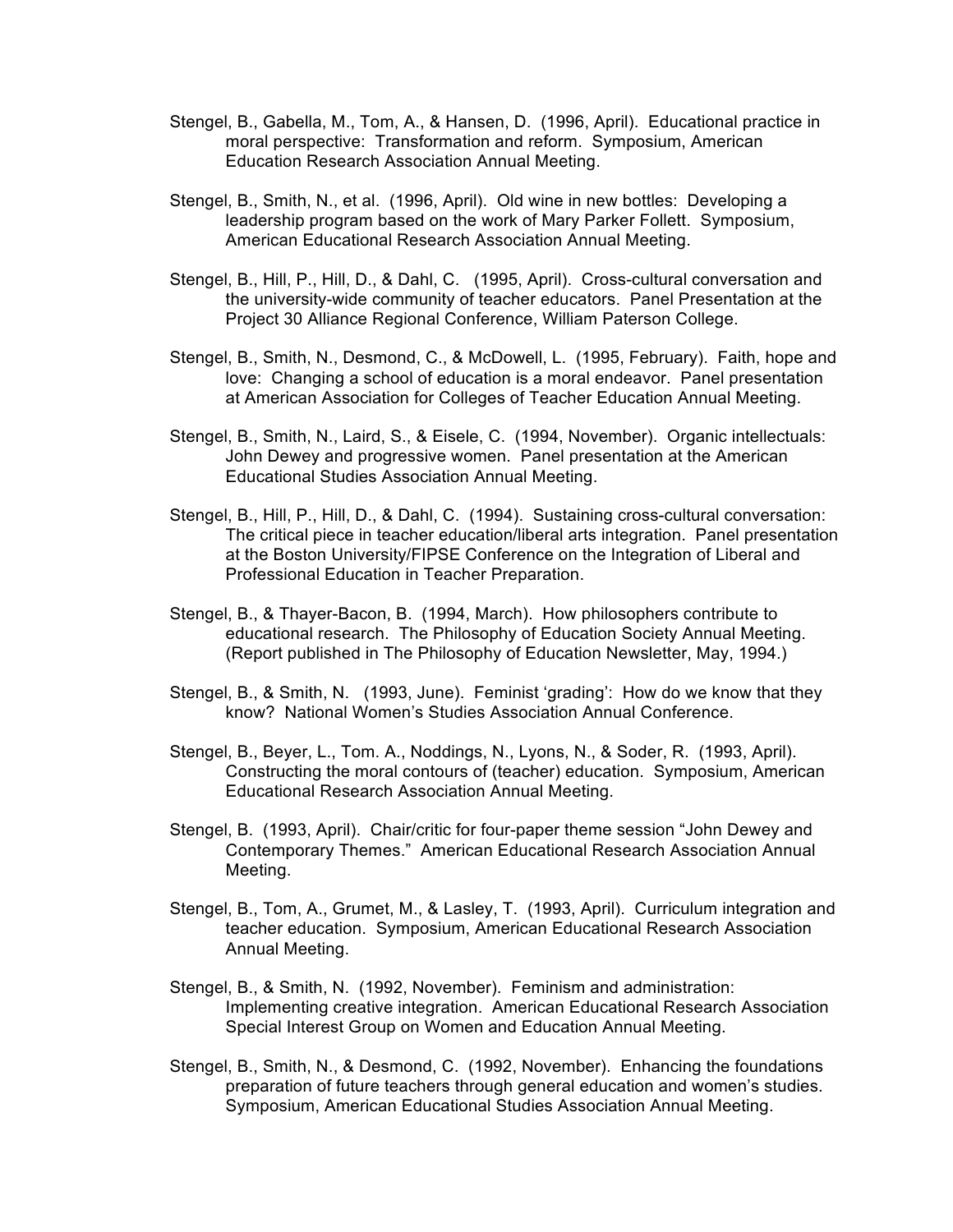- Stengel, B. (1992, October). Pedagogy seminars. Prepared multi-media exhibit for SSHE System Symposium "Scholarship Reconsidered: Implications for State System Universities."
- Stengel, B. (1992). Forward to Nancy Hungerford and Sandra Peters, *Movement Activities for the Young Child.*
- Stengel, B., Kennedy, M., Grossman, P., Tom, A., & Shulman, L. (1992, April). Pedagogical content knowledge: Usefully wrong? Symposium, American Educational Research Association Annual Meeting. Symposium published on tape (Chicago: Teach 'Em, 1992).
- Stengel, B. (1991). Review of *The moral dimensions of teaching,* ed. John Goodlad, Ken Sirotnik and Roger Soder. In *Educational Studies*
- Stengel, B. (1991, November). Response to Ohio Valley philosophy of educational society presidential address (given by Terrence O'Connor). Published in *Philosophical Studies in Education,* 1991.
- Stengel, B., Smith, N., Musil, C. (1991, October). Creating bridges to a feminist future: Leadership in academe. Middle Atlantic Regional Conference, National Women's Studies Association.
- Stengel, B., & Butzer, D. (1990). [Review of Spring, J., *American Education*. *Educational Studies*.
- Stengel, B. (1989, April). Metaphors in faculty dialogue integrating liberal arts and teacher education. SSHE Symposium on Integrating Liberal Arts and Teacher Education.
- Stengel, B. (1989, October). A Governor's School for Teaching: A rationale. Panel presentation at the Pennsylvania Educational Studies Association Annual Meeting.
- Stengel, B., Gray, M., & Smith, N. (1989, October). Liberal arts and teacher education: Integrating the inseparable? Roundtable presentation at the American Educational Studies Association Annual Meeting.
- Stengel, B. (1988, May). Policy assessment as interpretation. Response given at Pennsylvania Educational Studies Association Annual Meeting.
- Stengel, B. (1988). [Review of the text series in foundations of education *Thinking about education series*]. *Educational Studies, 19,* 460-71.

#### **Technical reports:**

Stengel, B. (1991). Millersville University pedagogy seminars. Report published in *Project 30 Year Two Report: A Report to the Administration and the Faculty.* F1992. (ERIC Document #368 687)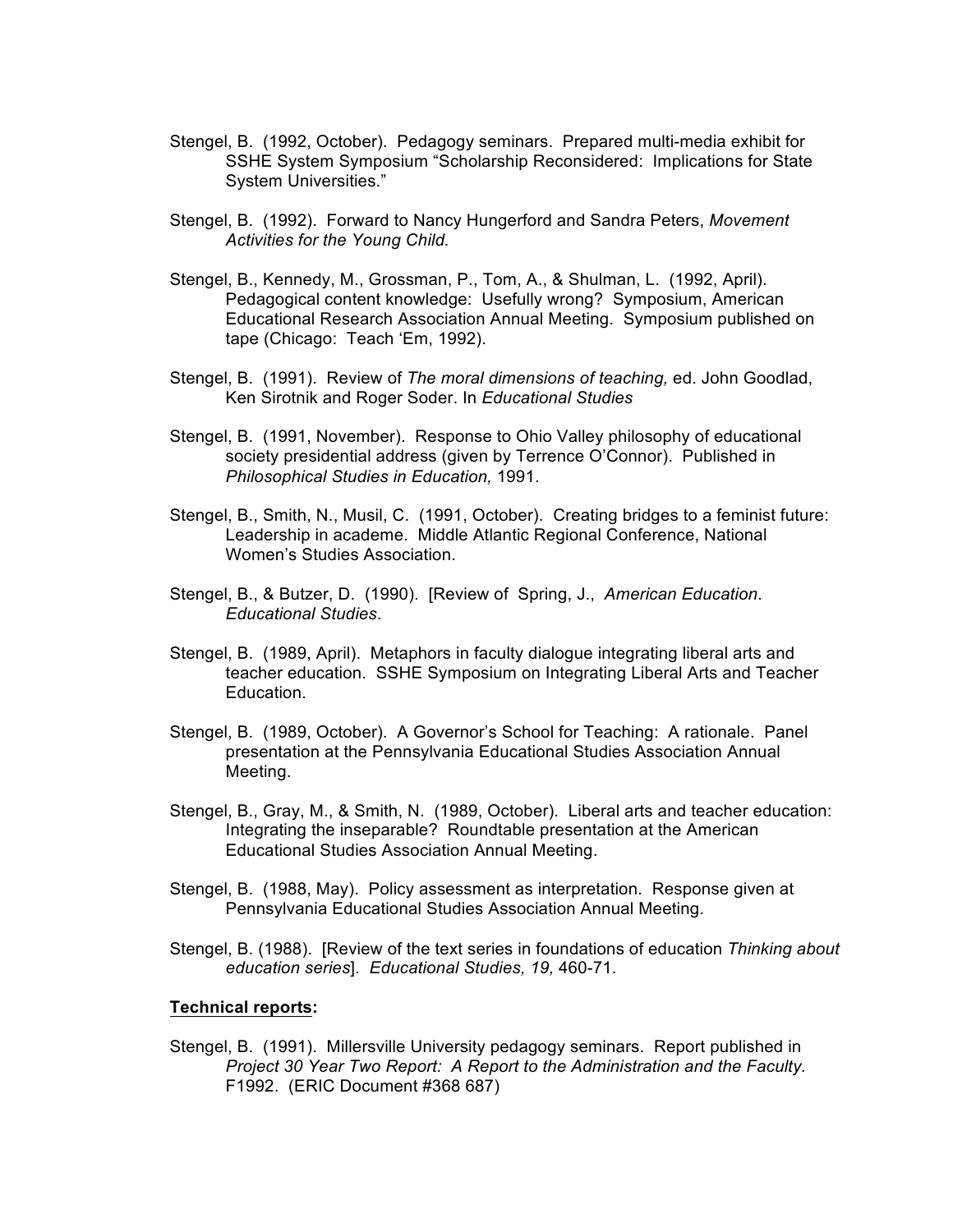#### **Blogs**:

- Stengel, B. (January 2007 2103). Smart and Good. http://smartandgood.blogspot.com.
- Stengel, B. et al. (April 2008 2013). Social Issues. http://deweycsi.blogspot.com/
- Stengel, B. et al. (July 2006 2011). Education Policy Blog. http://educationpolicyblog.blogspot.com.

### **OTHER PRESENT SCHOLARLY ACTIVITIES**

- Stengel, B. (In preparation). Working title: *Fear, Education and the Moral Life.*
- Special Issue Co-Editor, *Educational Theory*, Dewey's Democracy of Education and its Impact on Educational Practice
- Stengel, B., Ju, Y. & Cheng, L. (in preparation). Dewey's democracy enacted in US and Chinese education. For special issue, *Educational Theory*.
- Stengel, B. (in preparation). Theorizing gun violence in schools. Planned special issue of *Educational Theory*. (Preparation supported by the Spencer Foundation, Amy Shuffleton, PI).
- Smith, B. & Stengel, B. (in submission). From PD to LTP: Why learning through practice means more (useful) learning.

# **FELLOWSHIPS**

Fulbright Scholar (teaching and research). Universidade de 'Evora, Portugal, 2008.

"Teaching Knowing: Knowledge in Use", Spencer Foundations Post-doctoral Fellowship, 1990-91.

### **GRANTS**

- "Right Start: An East High/Peabody College Collaboration to Build the Groundwork for Successful High School Students and Highly Effective Teachers," Small Grant, Maddox Foundation, \$6000.
- "Learning in/through Practice," Small Research Grant, Peabody College, \$8,400. 2014- 2015.
- "Facing fear: How fear functions in educational experience and What educators ought to do about it." Sabbatical leave granted, Millersville University, 2008-09 academic year.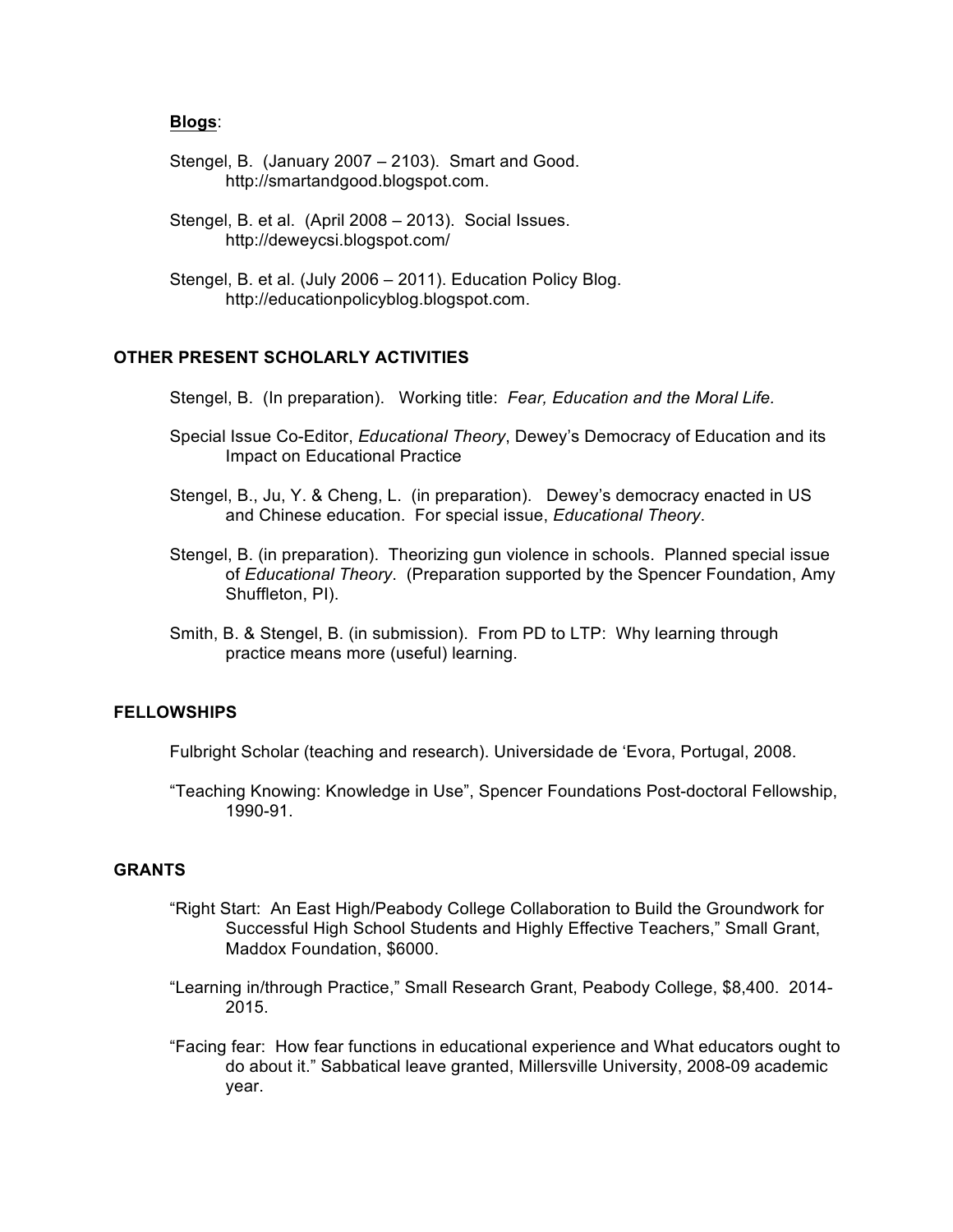- "Facing Fear." Millersville University, Faculty Grants Committee, Released Time Research Grant, ¼ release, Spring 2007.
- Sidorkin, A., Stengel, B. & Biesta, G. "Manifesto of Relational Pedagogy." Spencer Foundation, Former Fellows Collaboration Grants, \$6000, 2001.
- "Pedagogical response-ability." Sabbatical leave granted, Millersville University, 2000- 01 academic year.
- "Developing Good Teachers," Millersville University, Faculty Grants Committee, Released Time Research Grant, ¼ release, Spring 2000.
- Millersville University Scholar-in-Residence Grant, Alternatives to Violence Project, \$1000, 1996.
- "Encouraging Original Student Research Through Acquisition and Use of Specialized Library and Technological Resources," SSHE Faculty Professional Development Council, University Special Projects Grant, \$12,500, 1994. (with Marjorie Warmkessel and Sarojini Lotlikar)
- Co-author, "Women's Film and Lecture Series," SSHE Faculty Professional Development Council, University Special Projects Grant, \$10,000, 1994.
- "Interdisciplinary Faculty Development Seminars for the Enhancement of the Elementary Curriculum," Steering Committee, National Endowment for the Humanities Grant, \$161,714, 1992.
- "Pedagogy Seminars", Pennsylvania Academy for the Profession of Teaching/Alliance for Teacher Education Grant, \$7000, 1991. (with Nancy Smith).
- "Teacher Knowing: Knowledge in Use," Research Grant, Millersville Faculty Development Committee, \$640, 1991-92.
- " 'Pg'/Pedagogy Course Development", PA SSHE Faculty Professional Development Council, \$10,000, 1989-90.
- Millersville University Cultural Affairs Scholar-in-Residence Grant for Florence Howe, \$1,250.00, September, 1989.
- "The Integration of Liberal Arts and Teacher Education," Project 30, (Carnegie Corporation of New York) \$5,000.00, 1988-90.

### **OTHER PROFESSIONAL ACTIVITY (RECENT)**

2017

2016

Book proposal reviewer, Doris Santoro, *Re-moralizing teaching in demoralizing times,*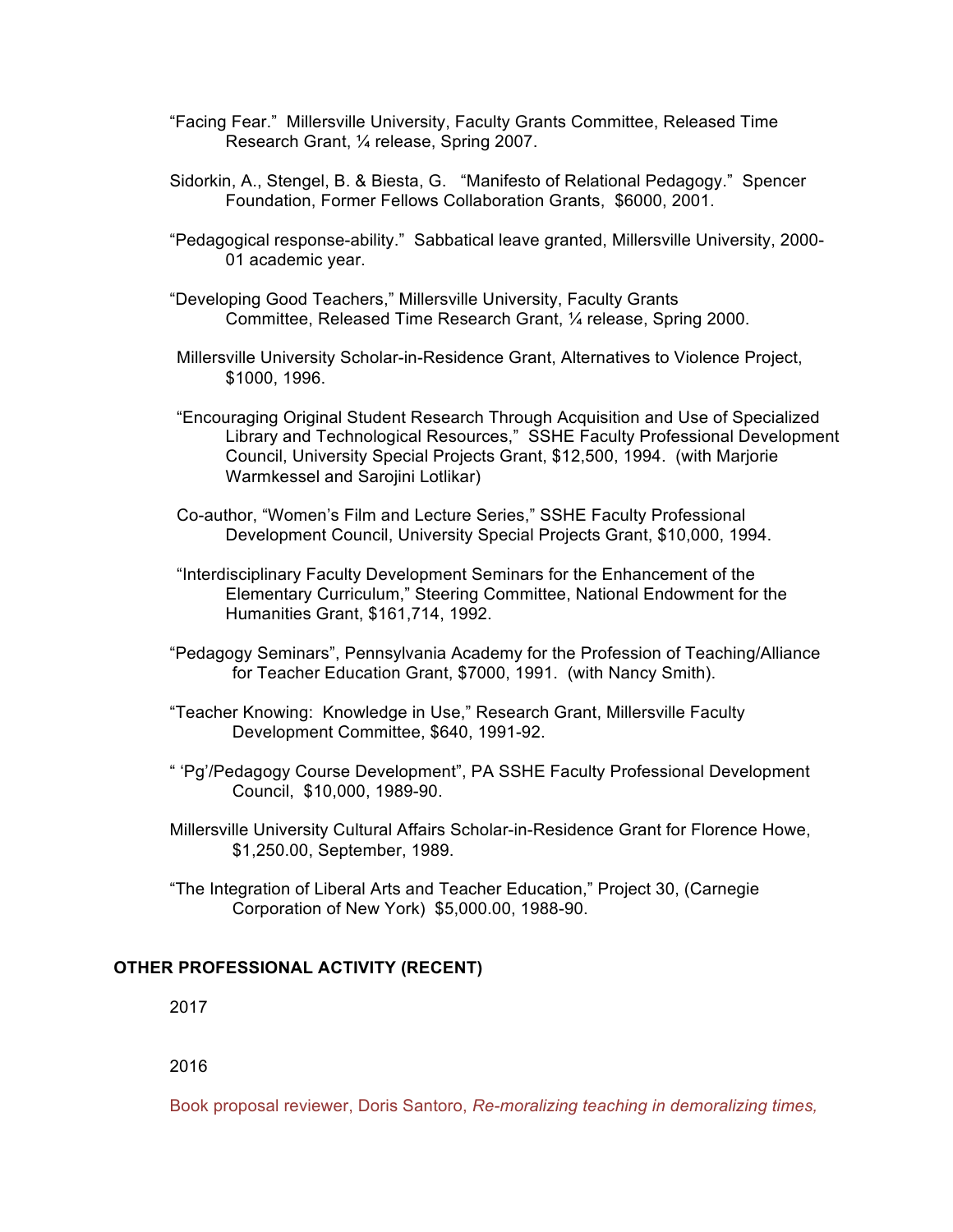Harvard Educational Press

External promotion review (Full Professor), Michelinos Zembylas, Open University of Cyprus

Reviewer, Clandinin, D.J. & Husu, J. (Eds.), *International Handbook of Research in Teacher Education*. New York: Sage Publishers.

External promotion review (Full Professor), Liz Jackson, Hong Kong University Associate Editor, *Educational Theory*

Reviewer, *Studies in Philosophy and Education, Educational Theory and Philosophy, Education and Culture*

Finance Committee Chair, Philosophy of Education Society

### 2015

External promotion review (Senior Lecturer with Tenure), Tal Gilead, Hebrew University of Israel

Reviewer and Editorial Board, *Educational Theory*

Reviewer, *Studies in Philosophy and Education, Educational Theory and Philosophy, Education and Culture*

Finance Committee Chair, Philosophy of Education Society

Guest Editor, *Educational Theory*, special issue for John Dewey's *Democracy and Education* Centennial

### 2014

External promotion review, (Full Professor), Deborah Kerdeman, University of Washington

Reviewer and Editorial Board, *Educational Theory*

Reviewer, *Studies in Philosophy and Education, Educational Theory and Philosophy, Education and Culture*

# 2013

External promotion review, (Full Professor), Ron Glass, San Diego State University Invited reviewer, Guest-edited issue: Empirically-based philosophy. *Studies in* 

*Philosophy and Education*

Works-in-Progress Mentor for Ksenafo Akulli, "Blaming and Praising Education," Ohio Valley Philosophy of Education Society

Reviewer and Editorial Board, *Educational Theory* Reviewer, *Studies in Philosophy and Education*

### 2012

External promotion review, (Full Professor), Barbara Applebaum, Syracuse University External tenure review, Doris Santoro, Bowdoin College Chair, Commission on Social Issues of the John Dewey Society Reviewer and Editorial Board, *Educational Theory, Journal of Curriculum Studies* Blogger, *Smart and Good,* and *Social Issues*

2011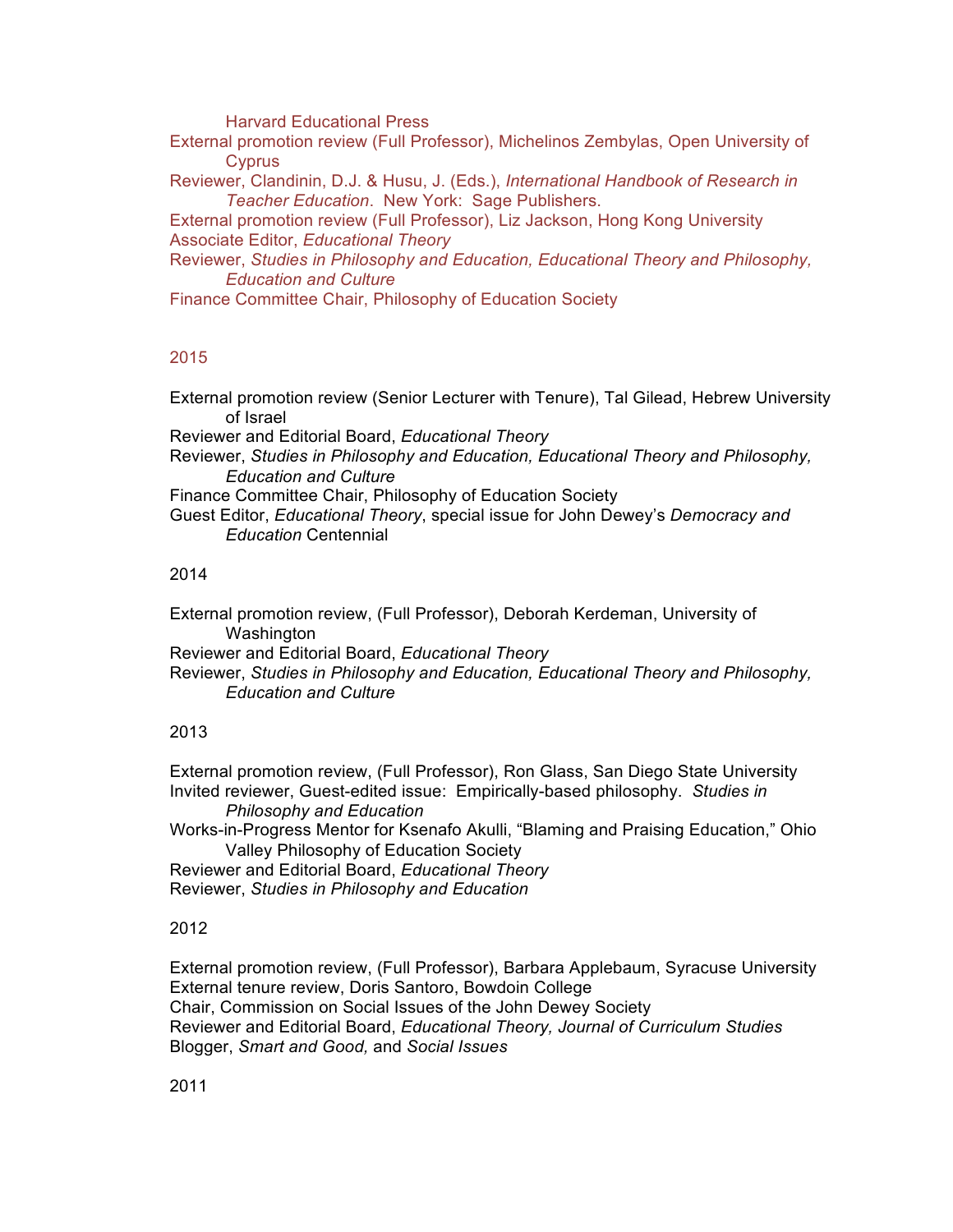Reviewer and Editorial Board, *Educational Theory, Journal of Curriculum Studies* Blogger, *Smart and Good,* and *Social Issues* Reviewer, *Philosophical Studies in Education* External tenure review, Christopher Higgins, University of Illinois at U-C External tenure review, Sarah Stitzlein, University of New Hampshire External tenure review, Claudia Ruitenberg, University of British Columbia

#### **COURSES TAUGHT**

At Vanderbilt University:

| EDUC 2340/3871        | Secondary Education Practicum I (undergrad)                 |
|-----------------------|-------------------------------------------------------------|
| EDUC 3050/6300        | Social and Philosophical Aspects of Education (grad)        |
| EDUC 3900/7500        | Seminar in Urban Education (grad), a four semester sequence |
| EDUC 3900/7160        | Philosophy of Education (grad)                              |
| <b>EDUC 6610</b>      | Learning, Diversity and Urban Studies Seminar I             |
| SSED 3900/7330        | <b>Social Studies Literacies</b>                            |
| <b>EDUC 7500/63XX</b> | Recognizing and Responding to Special Needs Learners        |
|                       |                                                             |

At Millersville University:

| EDFN 111, 112<br><b>EDFN 211</b> | Citizenship seminars for first year students (undergrad)<br>Foundations of Modern Education (undergrad) |
|----------------------------------|---------------------------------------------------------------------------------------------------------|
| <b>EDFN 301</b>                  | Pedagogy Seminar (undergrad)                                                                            |
| EDFN 312/512                     | Women and Education: Socialization and Liberation<br>(undergrad/grad)                                   |
| <b>EDFN 321</b>                  | Issues in Secondary Education (undergrad)                                                               |
| EDFN 560/561                     | Collaborative post-baccalaureate program with School District of                                        |
|                                  | Lancaster, PA (on-site, practicum-based)                                                                |
| <b>EDFN 590</b>                  | Social Foundations of Education (grad)                                                                  |
| <b>EDFN 603</b>                  | Philosophy of Education (grad)                                                                          |
| <b>EDLD 620</b>                  | School Law, Public Policy and the Principal (grad)                                                      |
| EDW 545                          | Children's and Adolescents' Moral Development (grad)                                                    |
| EDSE 461                         | <b>Student Teaching Supervision</b>                                                                     |
| PHIL 331                         | American Philosophy (undergrad)                                                                         |
| <b>SSCI 201</b>                  | Western Intellectual Tradition (undergrad)                                                              |
| <b>UNIV 179</b>                  | Facing Fear (First year humanities seminar)                                                             |
| <b>WSTU 330</b>                  | Feminist Theory (undergrad)                                                                             |
|                                  |                                                                                                         |

# **DOCTORAL COMMITTEE SERVICE**

Sascha Mowrey, Professional Culture and Social Network Theory, (2015 - Alvin Pearman, (2016 – 2017) Grant Van Eaton, (2016 - ) Amy Voss Farris, Aesthetics and Authenticity in Children's Computational Modeling,  $(2015 - 2017)$ Elizabeth Self, Diversity and Simulation Training (2013-16) Robert Rouse, STEM Design (2013-14)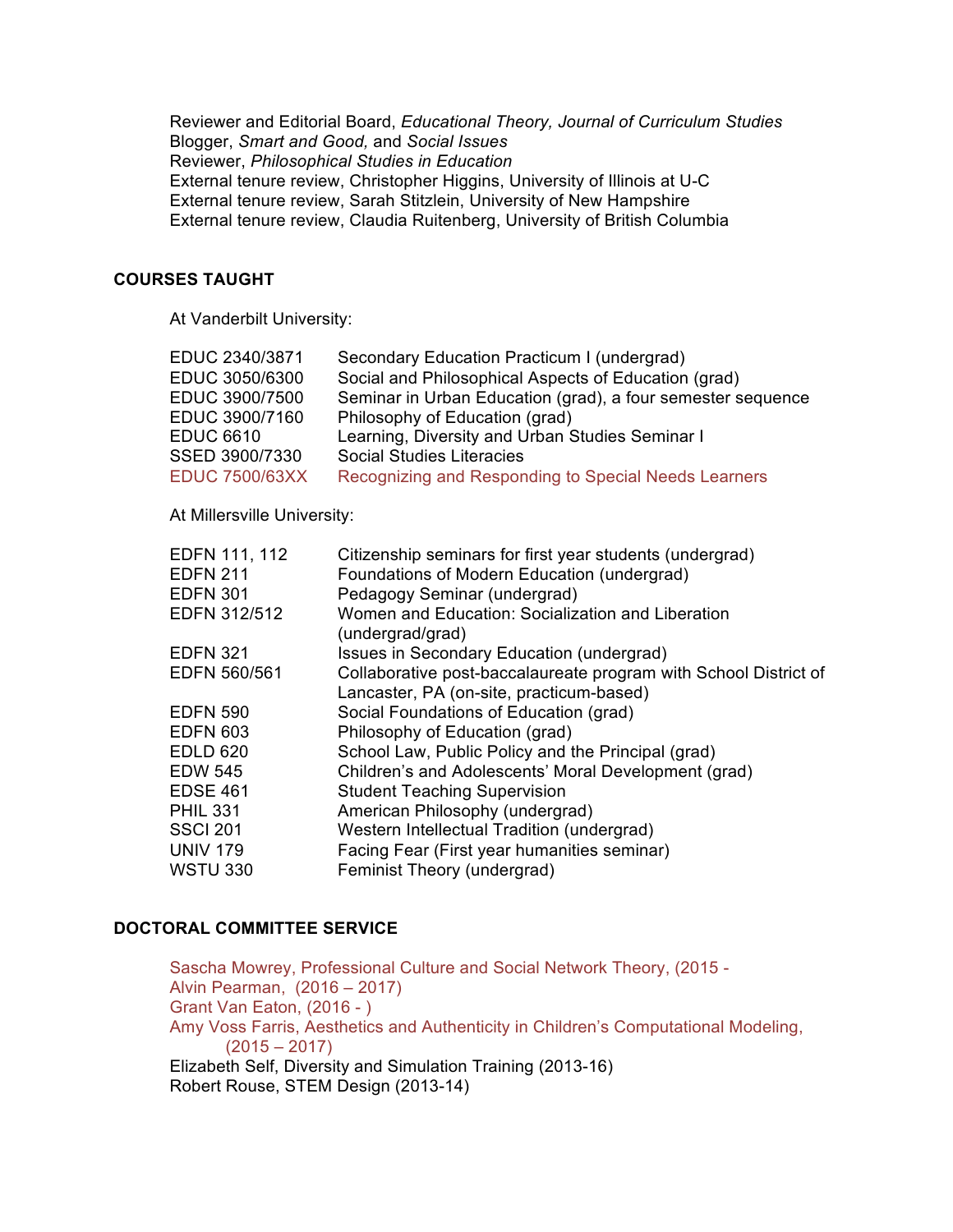- Christian Ehret, Moving Bodies, Moving Modes: Toward an Understanding of Adolescents' Lived Experiences of their New Media Production Processes (2013-14).
- Christopher Keyes, Rethinking Coaching: Transformative Professional Learning (2011-13).
- Katie Headrick Taylor, Learning on the Move: Designing to Teach Spatial Literacies from Youth Mobility to Counter-Mapping the Neighborhood (2011-13).
- Justin York, The Educative Value of Humor and Laughter" (2011-13). External committee member, University of Illinois at Urbana-Champaign.

# **MASTER'S THESIS COMMITTEE SERVICE**

Jonathan Turner, Discursive Hegemonies and Teacher Development, 2016.

# **STUDENT PAPERS AND PERFORMANCES**

- Priestley, Thomas. (2015). Disclosure and credibility in the classroom. Paper presented at the Ohio Valley Philosophy of Education Society Annual Meeting, Dayton, OH. Paper prepared as a course requirement in EDUC 7160: Philosophy of Education.
- Holmes, Amy. (2014). Threats to the discipline: Problematizing progress. Paper presented at the American Educational Research Association Annual Meeting (Division B). Paper prepared as a course requirement in EDUC 3900: Philosophy of Education.
- West, A. (2013). Illuminating encounters with "emotional students": How to respond in an educative way. Paper presented at the Ohio Valley Philosophy of Education Society Annual Meeting, Dayton, OH. Paper prepared as a course requirement in EDUC 3900: Philosophy of Education.
- Self, E. (2013). "Pulled up short": What makes an incident critical. Paper presented at the American Educational Research Association Annual Meeting (Division B). Paper prepared as a course requirement in EDUC 3900: Philosophy of Education.
- Freeman, L. (2012). An ethic for the critical social community: Raising the ethical demand in public schools. Paper presented at the Ohio Valley Philosophy of Education Society, Dayton, OH.
- TLUS (Teaching and Learning in Urban Schools) Cohort 10, STAND! A living newspaper theatre performance on bullying. Created and presented in collaboration with Street Theatre Company and selected students at TLUS schools. Monday, March 12, 2012.

# **UNIVERSITY AND COMMUNITY SERVICE (RECENT)**

2017